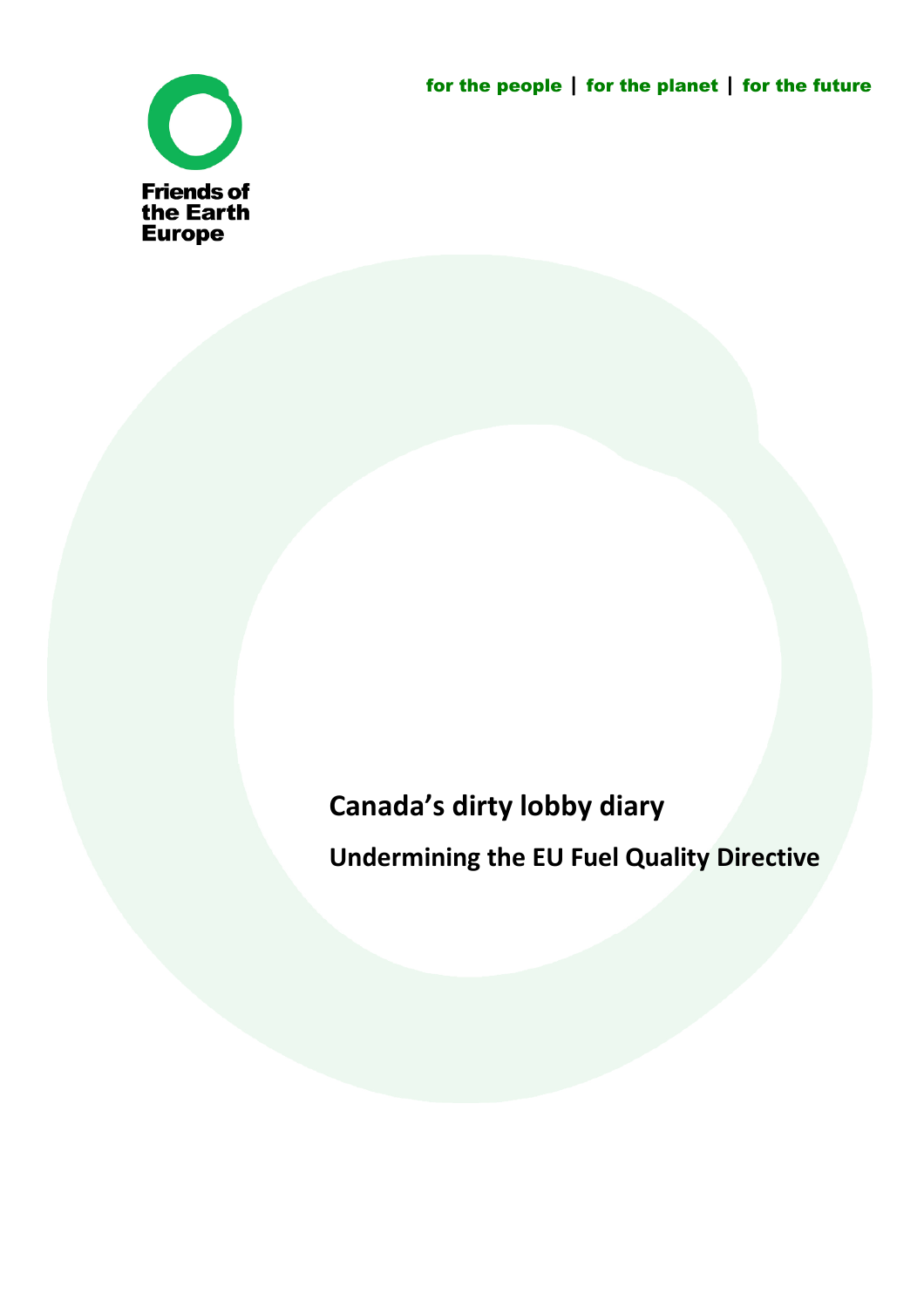#### Table of contents

- p3. **Executive summary**
- p4. **Methodology**
- p4. **Introduction**
- p6. **The "Pan European Oil Sands Advocacy Plan"**
- p7. **The dirty lobby diary**
- p7. *The early messages: Autumn 2009*
- p8. *"Increased outreach": January – March 2010*
- p9. *Getting the numbers right?*
- P10. *"We're having an impact":* March April 2010
- p11. *Come and visit "The good, the bad and the ugly": April – May 2010*
- p12. *"Clearer direction from the EU": May – June 2010*
- p13. *Critics are "ill-Informed" and "emotional": Autumn 2010*
- p14. *"Giving 110% in the battle for fossil supremacy."*
- p15. *Contradictory messages: 2011*
- p16. *Slow to act on climate change*
- p17. *It's official: tar sands are more polluting*
- p18. *"Unacceptable "threatening behaviour: March – April 2011*
- p19. *No reason to delay*
- p21. **Conclusions**
- p21. **Recommendations**
- p24. References

Annex 1: List of Canadian lobbying over the FQD and tar sands since September 2009 in Brussels and other strategic European capitals

#### **July 2011**

Published by Friends of the Earth Europe http://www.foeeurope.org

Contact: Darek Urbaniak darek.urbaniak@foeeurope.org Tel.: +32 2 893 1021

Researched and written by: Andy Rowell Edited by: Darek Urbaniak and Paul de Clerck

Sole responsibility for the content rests with FoEE Printed on recycled paper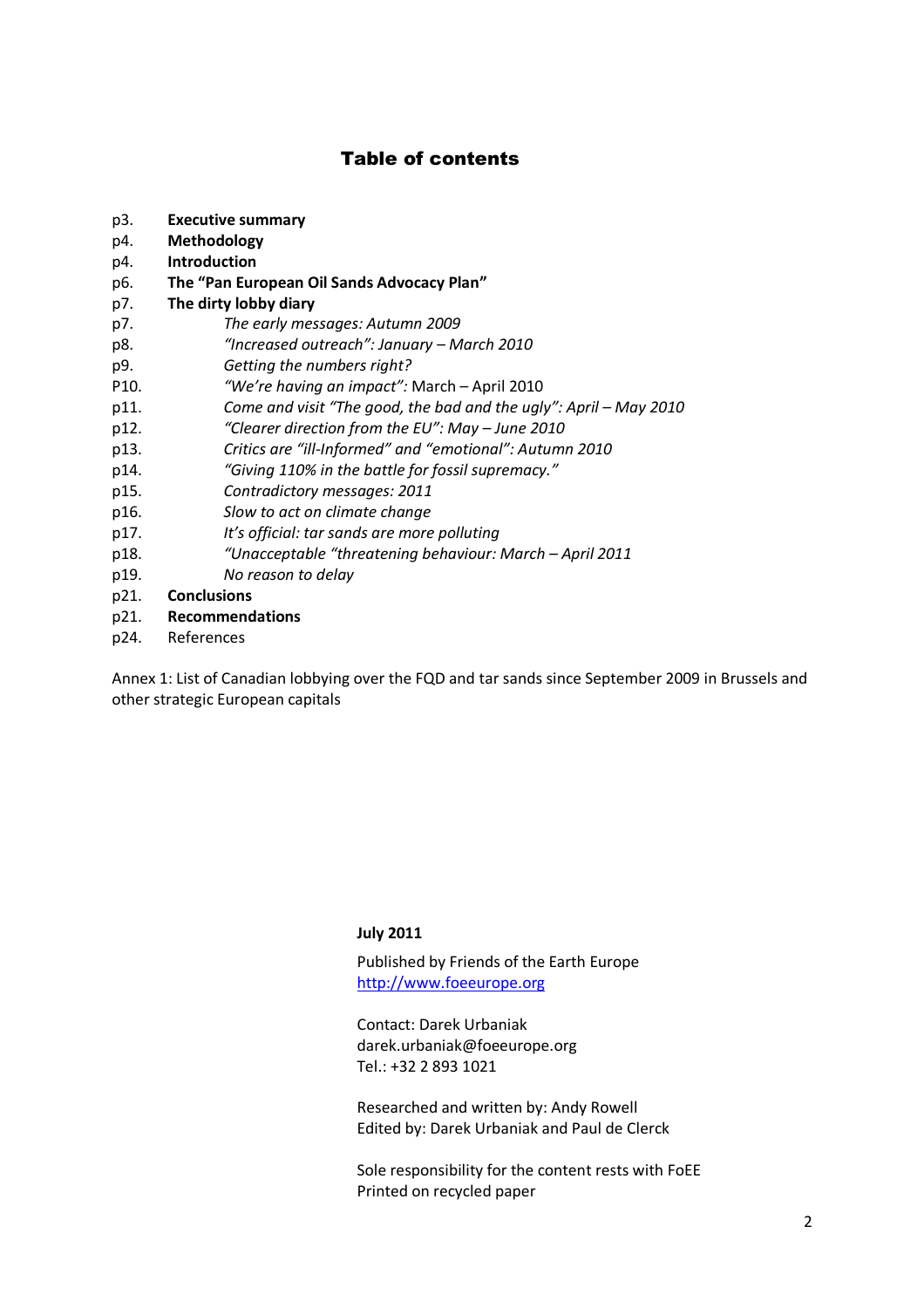## **Canada's dirty lobby diary Undermining the EU Fuel Quality Directive**

## *Friends of the Earth Europe investigation of the Canadian government's lobbying efforts on the EU Fuel Quality Directive and tar sands*

"*I always feel it's a lot harder to undo legislation than to take action before it becomes law.*" Ron Liepert, Albertan Energy Minister<sup>[1](#page-27-0)</sup>

*"The government of Canada has been lobbying us in a manner that is not acceptable."* Satu Hassi, Green MEP<sup>[2](#page-27-1)</sup>

#### **Executive summary**

Over the last two years, we have seen a concerted lobbying campaign by the Canadian government to undermine a flagship EU policy on climate change, called the Fuel Quality Directive (FQD), whose aim is to reduce the life cycle ("well to wheel") greenhouse gas emissions from transport fuels.

In July 2009, the European Commission published a consultation document inviting comments from stakeholders over its plans to compile a methodology for developing the greenhouse gas intensity of different fossil fuels, including the tar sands.

The Commission's proposal to include a separate default value for the tar sands caused outrage with the Canadian government who has, since then, done everything in its power to undermine and delay it. For over a year the Canadians have employed a secret "Pan-European Oil Sands Advocacy Plan." Its main aims are to "protect and advance" Canadian interests in Europe and to ensure "nondiscriminatory market access for oil sands derived products."

The public relations campaign has included the launch of new studies, carefully crafted messages, visits from Canadian and Albertan politicians to Europe, constant lobbying of MEPs and the European Commission and lobby tours for EU decision makers to the tar sands region in Alberta. In a similar manner, the Canadians are also lobbying some EU Member States as the process of EU law formulation requires that the national governments will have to form a view on whether they support the Commission proposal or not.

There has been a huge number of lobbying events - over 110 - organised by the Canadians on tar sands and the FQD since September 2009 until now. This is over one per week. Many more will not be known about. The main messages used at these lobbying events are the "key" role that Canada plays in energy security and that it is a "secure, reliable and abundant" source of energy. At the same time the climatic impact of tar sands have been deliberately downplayed.

Meanwhile, the Canadians have attacked their critics for being ill-informed and emotional, whilst saying they stick to the science and the facts. In reality, it is the Canadian government (in close collaboration with the oil industry) that continuously undermines the EU's independent scientific studies, even after they were peer-reviewed. At the same time, the Canadians are promoting studies from IHS Cera, a research institute that mainly works for the oil industry. The Canadian government seems to use the same tactics as the tobacco industry that tried to keep the debate open about smoking. The Canadian government has tried to undermine independent scientific studies over tar sands to delay action.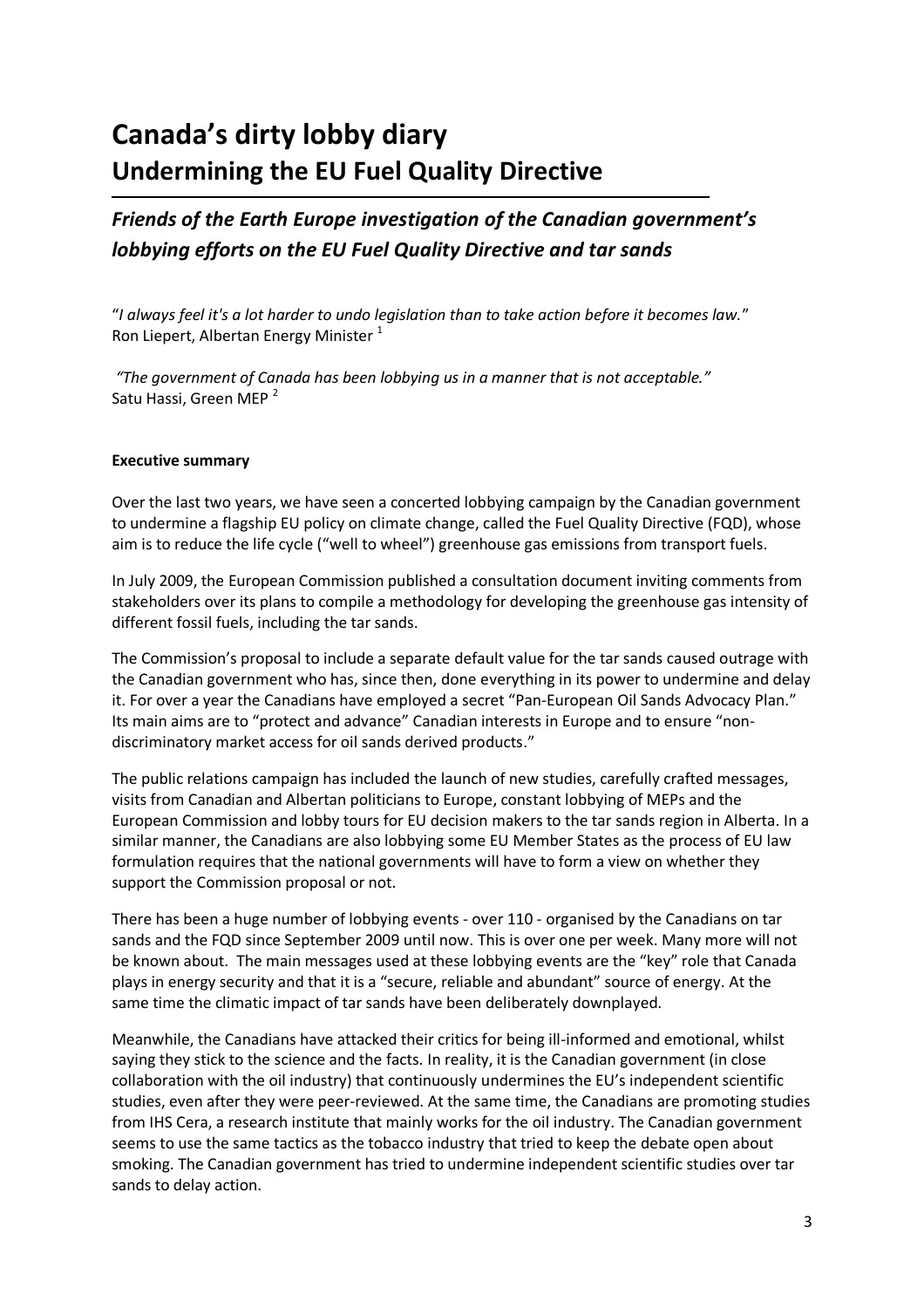There are more obvious flaws and inconstancies in the lobbying efforts. In Europe, the Canadians have promised to take measures to reduce CO2 from tar sands, in order to convince European decision makers. But back home they use completely different language, saying that they will not introduce greenhouse gas (GHG) legislation that cuts investment. Meanwhile, the Canadians "lobby tours," where MEPs and key decision makers have been invited to Canada to see the tar sands for themselves, have been criticised for being highly biased. The Canadians have recently changed strategy from opposing a separate value for tar sands outright to arguing that all unconventional oil should get a separate GHG value.

The Commission has also refused to release crucial documents about the Canadian lobbying campaign due to intervention by the Canadians. This means that in some cases the Commission is putting Canada's interests above European citizens' rights to transparency.

One policy area where the Commission is refusing to release documents is about trade relations with Canada. The Canadian campaign is using old fashioned strong-arm tactics, with them threatening the EU over trade. Although the Canadians publically deny any link between the EU-Canada trade negotiations and the debate on the FQD, behind the scene they are threatening with retaliation at these trade talks. The Commission could still buckle under this intense Canadian diplomatic pressure, which continues unabated in Brussels and EU member state capitals.

In relation to Canada's on-going lobby campaign, Friends of the Earth Europe has the following recommendations:

- 1. European decision makers should show leadership by ensuring that the Fuel Quality Directive takes into account the real carbon footprint of tar sands and not to give in to the Canadian pressure. This implies a specific default value for tar sands as established in the recently published Commission studies.
- 2. The Canada government should not undermine the EU's climate policies. Concretely, it should:
	- a. stop questioning independent scientific evidence that proves the assessment of greenhouse gas emissions from tar sands;
	- b. stop promoting contradictory studies that are closely linked to the oil industry;
	- c. not threaten EU decision makers with trade retaliations if they decide on a specific default value for tar sands;
	- d. not downplay the negative impacts of tar sands and disclose its genuine greenhouse gas footprint.
	- e. take serious measures to address these impacts instead of making false promises in Europe that are not followed by action at home;
- 3. The European Commission must be more transparent in its proceedings and disclose full information requested by EU citizens.

#### **Methodology**

This report depicts the documentary evidence of the Canadian's "dirty lobby" tour over the last eighteen months that aims to undermine the EU FQD. For the report, interviews were undertaken with leading experts on the issue both in Europe and Canada, as well as press and online research.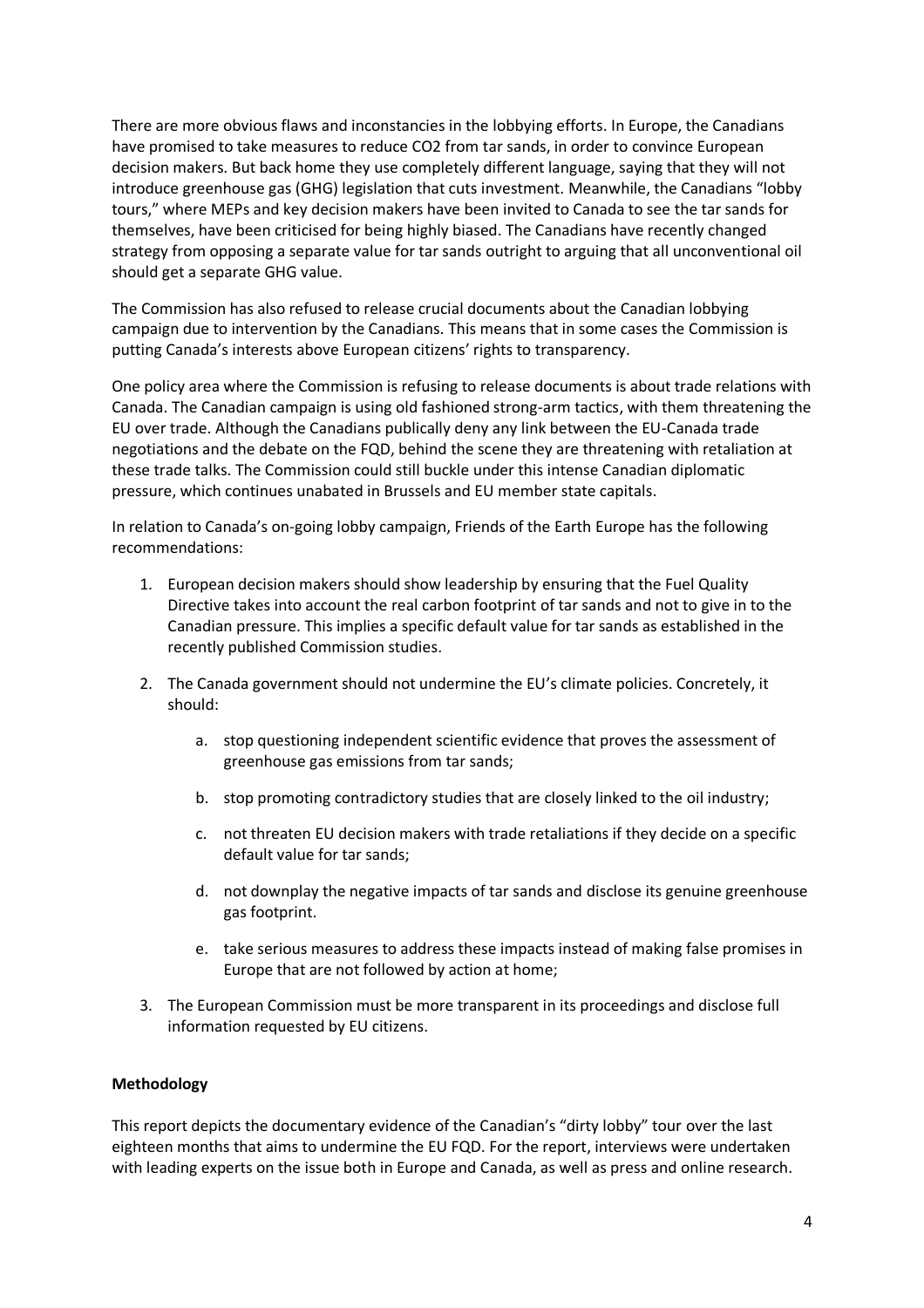In early 2011, Freedom of Information (FOI) requests were sent to key DGs within the European Commission, as well as relevant committees at the European Parliament. The main British government departments were also approached with FOI requests. A database of Canadian FOI documents was also examined for evidence of Canadian lobbying.

From the Commission, documents about the FQD and the Canadian lobbying effort have been withheld by DG Climate; DG Trade; DG Energy and the European External Action Service. Of specific documents requested, thirteen crucial documents have been refused in their entirety or in part.

#### **Introduction**

Canada sees itself as an "energy superpower," with the second largest petroleum reserves in the world, second only to Saudi Arabia.<sup>[3](#page-27-2)</sup> These reserves are also strategically important for companies such as BP and Shell as the majority of current reserves of oil are either in the Middle East, politically off-limits, or in frontier areas such as the Arctic.

There is a fundamental problem for Canada and the oil majors. Alberta's reserves are unconventional oil, commonly known as tar sands or oil sands, and are far more energy intensive than conventional oil. A well-respected scientific study published by the European Commission in early 2011 concluded that tar sands produced on average 23 per cent more lifecycle emissions of CO2than the equivalent EU average for conventional oi[l.](#page-27-3)<sup>[4](#page-27-3)</sup>

Therefore, standing in the way of Canada's ambitions to become an energy super-power are international concerns about climate change. In Europe, these concerns are partly manifested in the EU's efforts to reduce carbon emissions from transport fuels.

In December 2008, the EU adopted the revised Fuel Quality Directive (FQD). The intention of the Directive is to reduce the life cycle ("well to wheel") greenhouse gas emissions from transport fuels, rather than just the tail-pipe carbon dioxide emissions from when the fuel is used in a vehicle.  $^5$  $^5$ Under the directive, Article 7A requests that transport fuel suppliers cut the carbon footprint of their products by [6](#page-27-5) per cent by 2020 from the 2010 baseline.<sup>6</sup>

In July 2009, the Commission published a consultation document inviting comments from stakeholders over its plans to compile a methodology for developing the greenhouse gas intensity of different fossil fuels, including tar sands. It set a deadline of the 1 January 2011 to set the baseline value for greenhouse gas emissions.

In its consultation document, the Commission proposed that there should be one default value for crude oils currently on the market in the EU and one for tar sands: 85.8g CO2/ MJ (grams of carbon dioxide per mega joule of energy) for petrol compared to a default value for tar sands of 107g CO2/MJ. $^7$  $^7$  [Th](#page-27-6)is analysis included greenhouse gas emissions on a "well to wheel" basis.

The concept of having one default value for conventional oil and one for tar sands has outraged the Canadians and the international oil companies ever since. The Canadian government and Albertan government have engaged in one of the most vociferous public relations campaigns by a foreign government ever witnessed at the EU level. This lobbying campaign has been extensive. There have been over 110 lobbying contacts on this issue since September 2009, at the rate of over one a week (see Annex 1).

The Canadians have been given support in their campaign by the oil industry and consultants who work for oil majors. The object has been simple: to protect Canada's interests in Europe and to make sure that tar sands oil is not discriminated against in the directive. $8$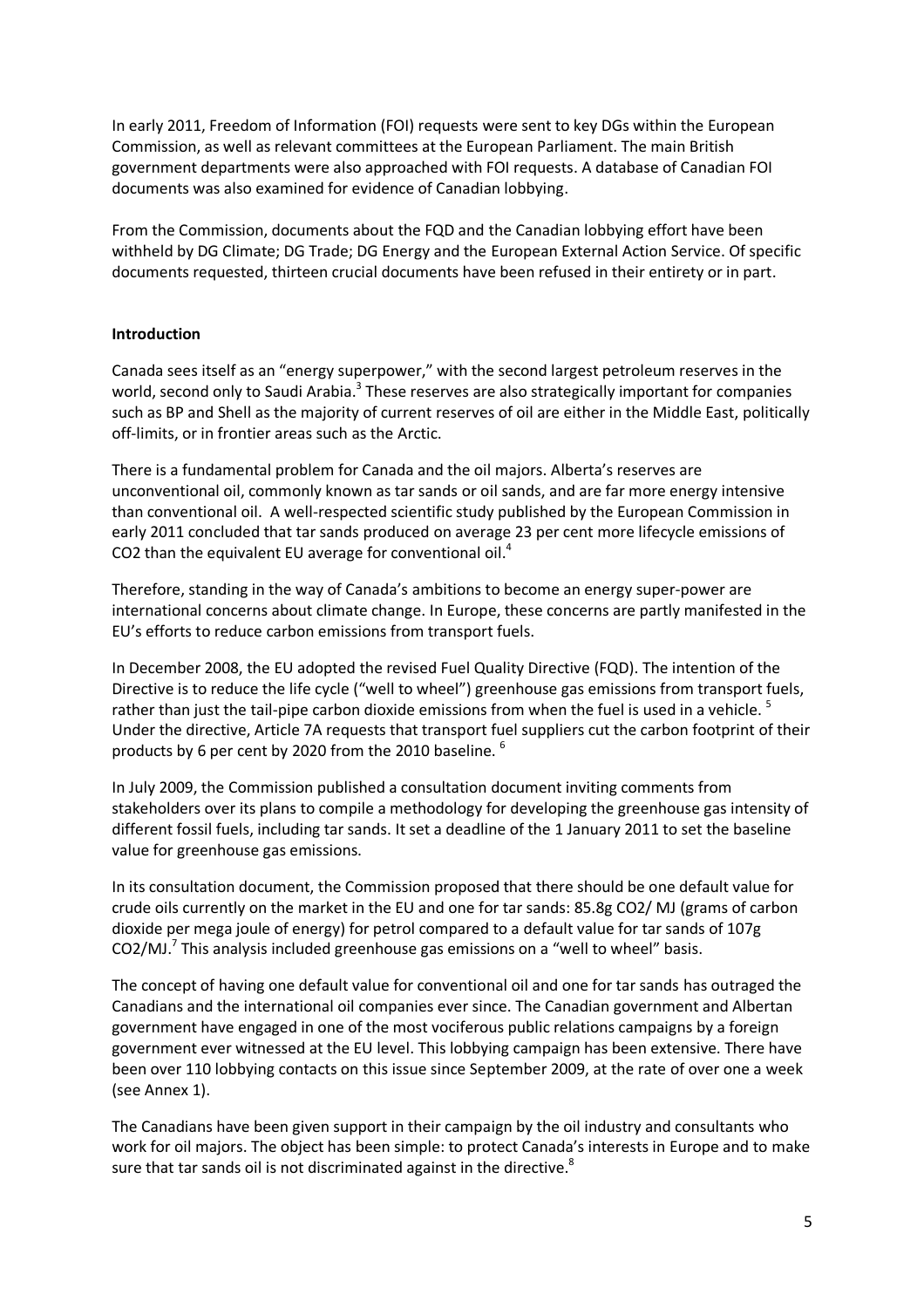Essentially the Canadians are trying to scupper European climate protection measures to protect their interests primarily in America. What the Canadians are concerned about is that the EU sets a precedent against tar sands that could have huge international ramifications, especially in the US, their primary market for tar sands. Since 1999, Canada has been the largest supplier of US crude and refined oil.<sup>[9](#page-27-8)</sup>

Alberta's Environment Minister, Rob Renner has argued that "It is not because we are protecting a customer base [in Europe] but because we respect the fact that decisions in Europe find their way into other policies around the world."[10](#page-27-9)

It is a view shared by business. Jason Langrish, executive director of the Canada-Europe Roundtable for Business argues the FQD "establishes a precedent, and when that precedent gets established, then perhaps the United States could also follow." <sup>[11](#page-27-10)</sup> Indeed, internal British government documents reveal that the Canadians are "acutely aware" that "CO2 intensive oil sands exports might become less desirable to the US in the future."<sup>[12](#page-27-11)</sup> The Canadians have been flexing their diplomatic muscles to make sure that does not happen.

At the moment, the EU is not even a major market for tar sands crude; although some tar sands derived products are currently shipped to the EU as diesel fuel.<sup>[13](#page-27-12)</sup> At most, the oil industry estimates that some 5,000 tonnes a year of tar sands crude is coming into the EU from Canada.  $^{14}$  $^{14}$  $^{14}$ 

But this huge lobbying campaign is having an effect. The 1 January 2011 deadline to set a baseline default value came and went with no finalised plans. When the Commission published a credible scientific study earlier this year it did not stop the diplomatic row. The Canadians continue to pressure the EU to justify the methodology behind its decision making. The Canadians are also threatening the EU with retaliation at on-going trade talks.

The EU argues that it will not buckle under Canadian lobbying, but the diplomatic pressure has made the Commission stall on implementing the directive. Despite the fact that the Commission now has peer-reviewed credible science to back up its position, the Canadians are asking for further research and further delays. This tactic is reminiscent of the tobacco industry in its attempts to delay action on health.

Despite all this pressure, the result of Canadian lobbying is still not conclusive. They will probably focus their efforts over the summer on the member states, as the national governments have to provide their view on the draft before the autumn.

Crucial documents about the FQD and the Canadian lobbying effort have been withheld by DG Climate; DG Trade; DG Energy and the European External Action Service. Of specific documents requested, thirteen crucial documents have been refused in their entirety or in part. Three documents were refused release by DG Climate, after consulting the Canadians, due to the "negative Canadian response."[15](#page-27-14) This means Canada's interests override European citizens' rights to transparency.

#### **The "Pan European Oil Sands Advocacy Plan"**

Considering the current political row concerning tar sands, back in June 2009 the issue was not on the diplomatic horizon. That month, the Canadian Commissioner to the EU, Ross Hornby, a career bureaucrat and central figure in the Canadian lobbying effort, listed three "irritants" that Canada obviously wanted sorted out between the EU and Canadians: seals; hormone-treated beef and Genetically Modified Organisms.<sup>[16](#page-27-15)</sup> Areas where Canada thought the EU was being "heavy-handed"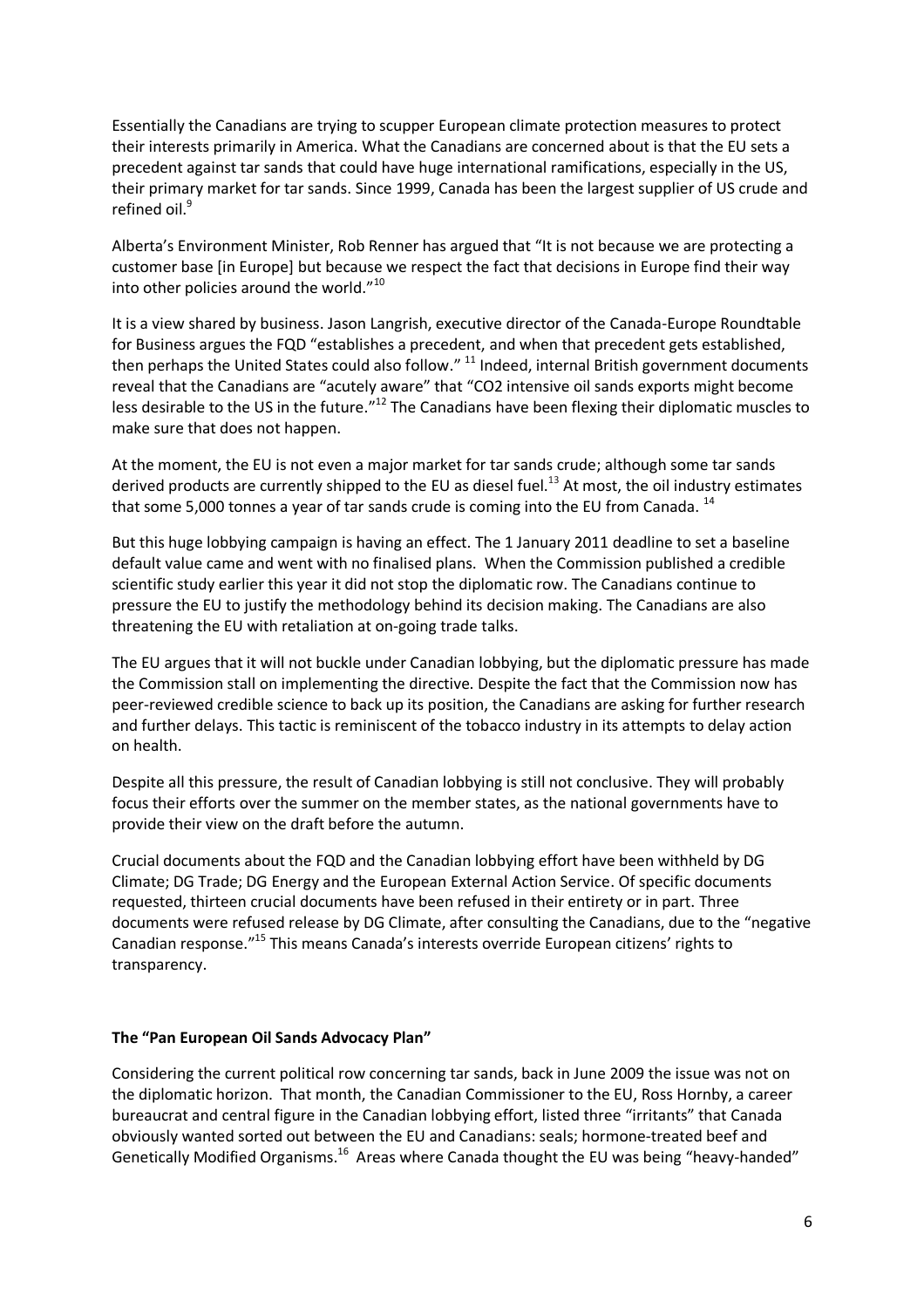were on the Registration, Evaluation and Authorisation of Chemicals (REACH) and on "Nickel". <sup>[17](#page-27-16)</sup> Tar sands were not even mentioned.

All this changed with the July 2009 consultation on implementing Article 7 of the FQD. Since then, the Canadian lobbying campaign has involved Canadian diplomats, trade officials, civil servants, federal and Albertan politicians. The two government departments leading the pro-tar sands PR campaign have been the Department of Foreign Affairs and International Trade (DFAIT) and Natural Resources Canada. But equally important is the role of Canada's Mission to the EU, led by Ross Hornby, the Ambassador of Canada to the EU.

The unprecedented scale of the PR campaign by the Canadians is revealed in the "Pan European Oil Sands Advocacy Strategy" that was drafted by DFAIT in May 2010. Its primary aims were:

- "Protecting and Advancing Canadian interests related to the oil sands and broader Canadian interests in Europe;"
- "To defend Canada's image as a responsible energy producer and steward of the environment including climate change issues;"
- $\bullet$  "To ensure ... non-discriminatory market access for oil sands derived products."<sup>[18](#page-27-17)</sup>

The main messages were the "key role the Canadian oil sands will continue to play in global energy security" and that tar sands are a "secure, reliable and abundant source of energy."<sup>[19](#page-27-18)</sup>

Strategies included site visits of key target audiences including MEPs, MPs from certain countries, journalists and even NGOs. The Canadians identified Shell and BP as "like-minded allies" in their "Oil Sands Advocacy Team."<sup>[20](#page-27-19)</sup> To implement this strategy, the Canadians covertly set up a "Pan-European Oil Sands Team" that is based in London. Experts on the team have come from both government and the private sector.

The advocacy strategy has not just been targeted at the EU headquarters in Brussels and Strasbourg. Other strategic European countries such as Britain, Germany, France, Denmark, The Netherlands, Sweden and Austria have all been targeted.<sup>[21](#page-27-20)</sup> As part of the PR campaign, the Albertan government has also employed a public relations company in Europe - Hanover - to push the pro-tar sands message.

The Canadians have identified a small number of influential MEPs to act as "Trojan horses" inside the Parliament to try and persuade colleagues with a pro-tar sands message. New media such as Facebook and Twitter have been used, as has more traditional media, with adverts in the Brussels press and on London billboards[.](#page-27-21) [22](#page-27-21) In March 2011, an advert appeared in the *European Voice* paid by the Government of Alberta stating "Alberta embraces the EU's decarbonisation efforts, including the intent of the Fuel Quality Directive."<sup>[23](#page-27-22)</sup>

But this advert, as with much of the Canadians' pro-tar sands publicity material, is misleading. The Canadians do not support the directive, and have been undermining the EU's de-carbonisation strategy and greenwashing tar sands.

The overriding message is that Canada is not exporting dirty oil, but clean energy. One of the dirtiest fuels on the planet is being sold as clean, stable and secure.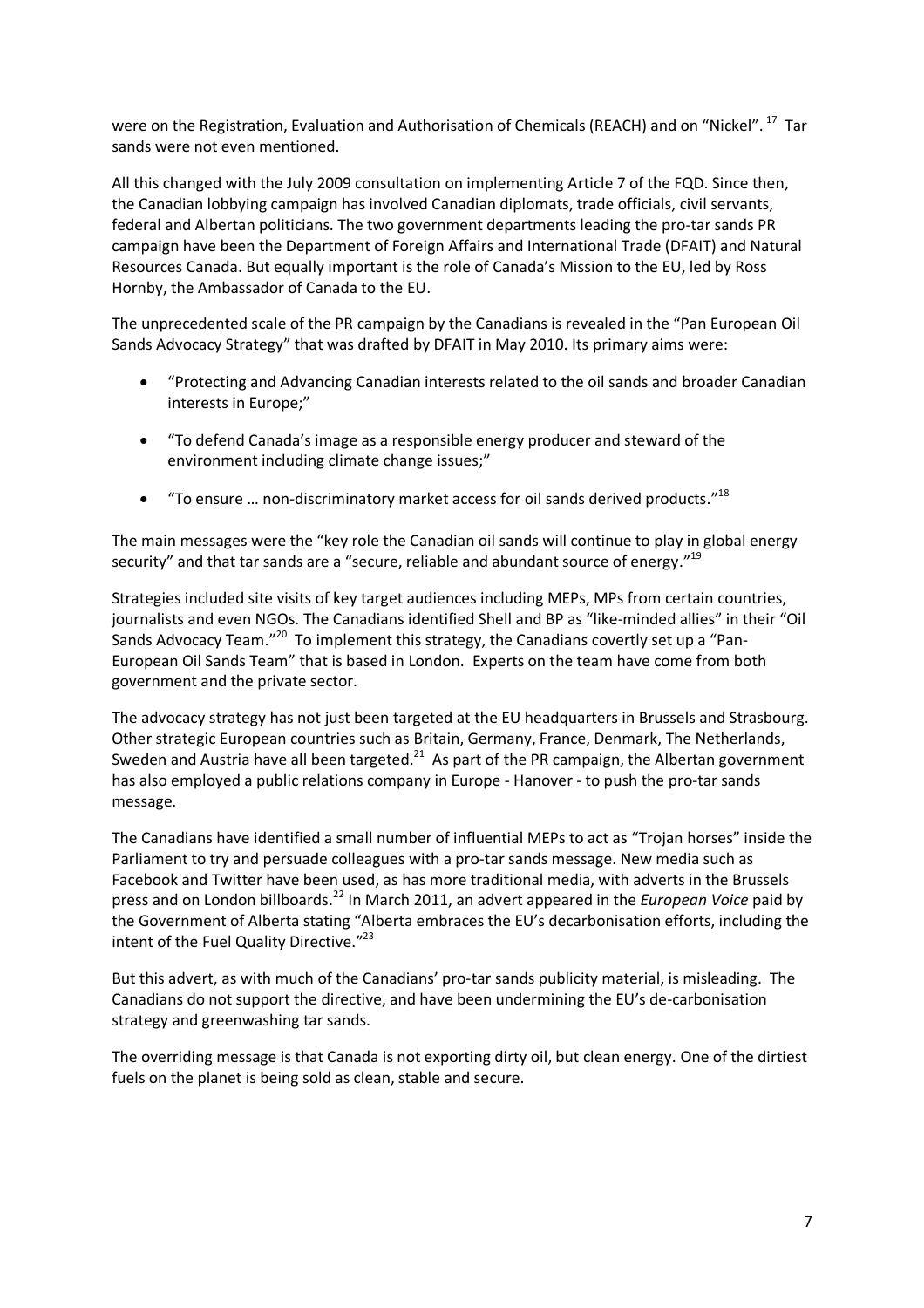#### **The dirty lobby diary**

#### *The early messages: Autumn 2009*

Many of the Oil Sands Advocacy Team's argument were already well developed in a letter sent on Article 7A implementation in September 2009, from Natural Resources Canada to DG Environment, the lead Commission department on the FQD:

- *We are responsible when it comes to climate policy*: "We support the Directive's objectives of reducing greenhouse gas (GHG) emissions by encouraging the use of low GHG emissions intensity fuels … Canada is preparing for a long-term."
- *The FQD is important for energy security*: "Canada has the world's second-largest proven oil reserves with 176 billion barrels … The accessibility of Canada's oil sector is important as about 70 per cent of the world's reserves are controlled by OPEC."
- *If you implement the FQD there will be "Carbon leakage"*: "Favouring differing crude oil would likely lead to a shuffling of crude oil sources and destinations where lighter crude supplies would be sent to jurisdictions that demand them and heavier crudes would be sent to other jurisdictions."
- *It will have no effect on emissions*: This "'carbon leakage' would lead to no change in GHG emissions on a global scale."
- *The tar sands aren't that bad*: The evidence suggests that "life cycle GHG emissions from oil sands crude are 5 to 15 per cent higher than crude in the US."
- *And the difference is decreasing* "Over time, any differences in GHG emissions between oil sands crude and other crudes should continue to decrease."
- *Do not treat us differently from other crudes:* "the Government of Canada recommends that the EC should not categorize oil sands crude separately."<sup>[24](#page-27-23)</sup>

On 16 October at the Canadian's request, representatives from Natural Resources Canada met with DG Environment so that the EU could "better understand Canada's concerns."<sup>[25](#page-27-24)</sup> The following month, Ambassador Hornby told the Canada-Europe Parliamentary Association that the "oil sands were expected to become an important issue."<sup>[26](#page-27-25)</sup>

The Canadians kept up their objections about the FQD at the December 2009 meeting of the EU-Canada Trade and Investment Sub-Committee. The minutes show that Kathleen Mackay, the director for "Technical Barriers & Regulations Division" at DFAIT was present. Mackay had "significant concerns with the Directive's draft methodology." She argued that "oil sands-derived crude oil had a lifecycle greenhouse gas intensity within the same range as other globally traded and used crude oil sources."

Mackay argued that a separate category for tar sands "had no basis in science and introduces the prospect of unjustified discrimination." <sup>[27](#page-27-26)</sup> The words "unjustified" and "discrimination" would be used repeatedly by the Canadians in the months to come.

The Canadians have also targeted British officials in their pro-tar sands fight. Three days after the Trade and Investment meeting, Ed Miliband, then Secretary of State for Energy and Climate Change met Jim Prentice, the Canadian Minister of the Environment. Briefing notes prepared for the meeting show privately that the British saw through the Canadian spin.

They expressed "concerns" that Canada's "current approach" concerning tar sands "is not consistent with avoiding dangerous climate change". "Oil sands production" said the briefing paper, "will significantly contribute to Canada's failure to meet its Kyoto commitments to reduce GHG emissions." [28](#page-27-27)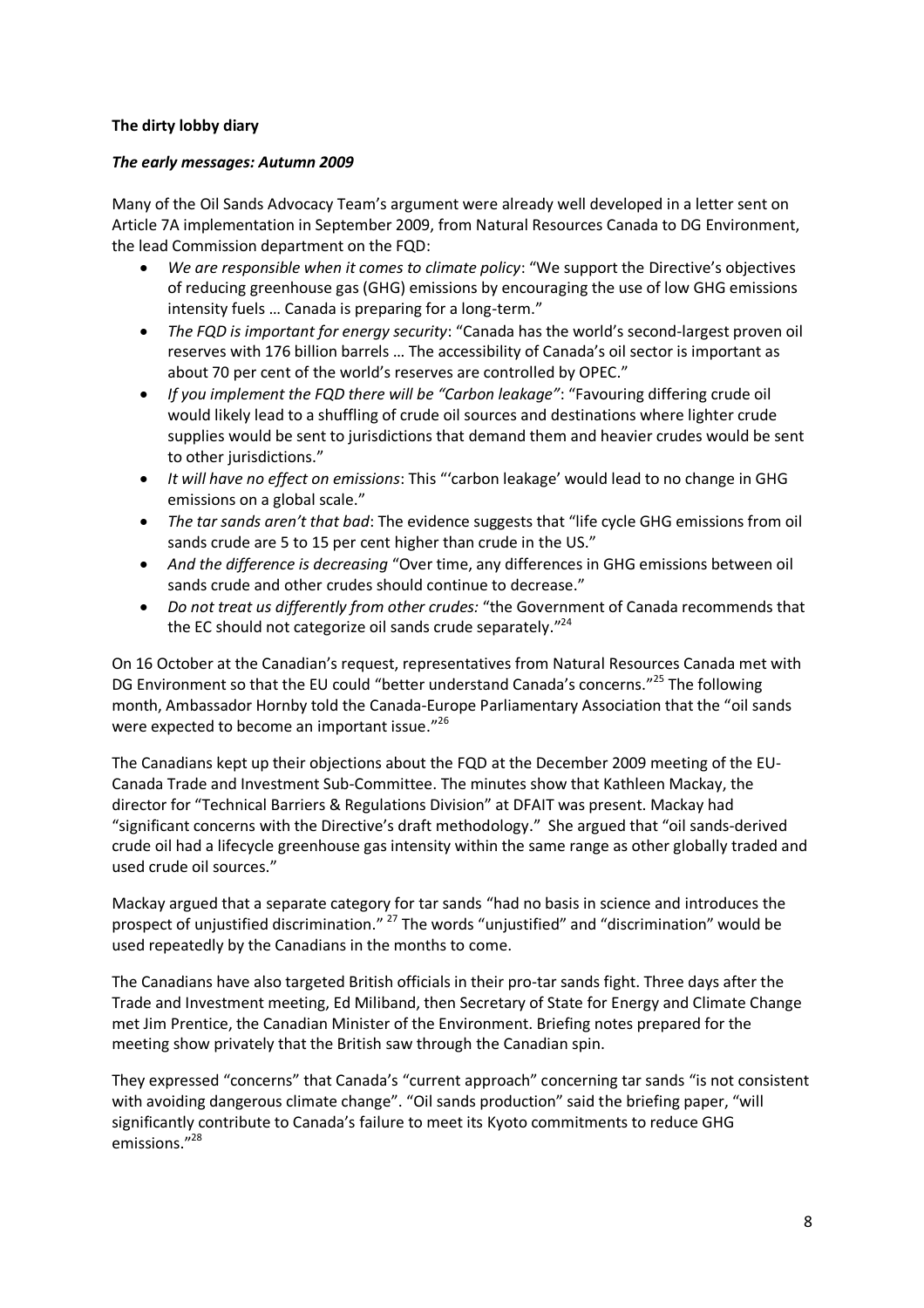#### *"Increased outreach": January- March 2010*

By January 2010, the Canadians were extremely worried the British government was going to issue a "strong statement" against tar sands. A senior official from the Canadian High Commission told British officials "she was very keen to set up a dialogue for the Federal or Alberta government to come over here to brief senior level people." The goal, noted the British official was "to be to try and put us at ease."<sup>[29](#page-27-28)</sup>

The Canadians started using other arguments against the EU too. One of these was cost. On the 25 January, Ross Hornby, the Canadian Ambassador to the EU wrote to Karl Falkenberg, the Director General of DG Environment at the Commission, arguing that making tar sands a distinct fuel source would mean the oil industry in the US and Canada would have to "develop a costly and extremely complex cross-border chain of custody."

Another argument was trade. Hornby warned that "such a system would be extremely difficult to implement and monitor, and would in itself create barriers to trade."<sup>[30](#page-27-29)</sup> The implicit "trade" threat was important, as Canada and the EU are in the midst of crucial trade negotiations. It would be a threat they would use time and time again.

Four days later, Hornby met Falkenberg in person: Notes prepared for the Director General and released under EU Freedom of Information laws, said "DG Environment intends to continue to engage with Natural Resources Canada in order to help broaden DG Environment's understanding of the issues raised during the consultation process."<sup>[31](#page-27-30)</sup> Parts of the document were not released by the European Commission due to the fact that disclosure would "seriously affect current trade negotiationsand Canada's relations with the EU.["](#page-27-31)<sup>[32](#page-27-31)</sup>

The Canadians also targeted pro-business MEPs such as Christian Democrat Herbert Reul, the chair of the powerful Industry, Research and Energy committee (ITRE), and Philip Bradbourn, the Conservative MEP and newly-elected chair of the European Parliament's Committee for Relations with Canada. Seen at the European Parliament as being pro-industry, Reul is a natural ally for the Canadians.

Notes of a "key messages" to get across to Reul before a meeting in March 2010, noted the Canadians could provide information via Reul to the Industry and Environment committees, as well as the wider European People's Party group within the Parliament. The notes reveal that Canadian officials were "concerned that current sensationalized debate could have a stigmatization effect and result in the discrimination against Canadian oil."

Other key messages included the classic public relations technique of trying to position Canada as the voice of reason in the debate, whereas it was the EU which was being irrational. It is another theme the Canadians have repeatedly used, including in speeches by Ambassador Hornby. The Canadians wanted a debate on "facts" and "sound science" rather than "myths and misinformation". They "acknowledged" the challenges, but were committed to developing the resource in a "responsible manner."

The Canadians warned that, although Europe was not even importing any tar sands, it was still a matter for the EU's energy security. "This would be to the detriment of not only Canada, but to Europe as well. Oil sands play an important part in Europe's energy security – Canada is the largest energy supplier to the US, which in turn alleviates demand pressures on EU sources of supply. If oil sands was not produced, competition for oil supply between Europe and the US can only be expected to grow."<sup>[33](#page-27-32)</sup>

Notes from a meeting between Reul and Ambassador Hornby noted that Reul "was supportive of concerns expressed by Hornby about the Clean Fuel Directive (sic) unfairly prejudicing oil sands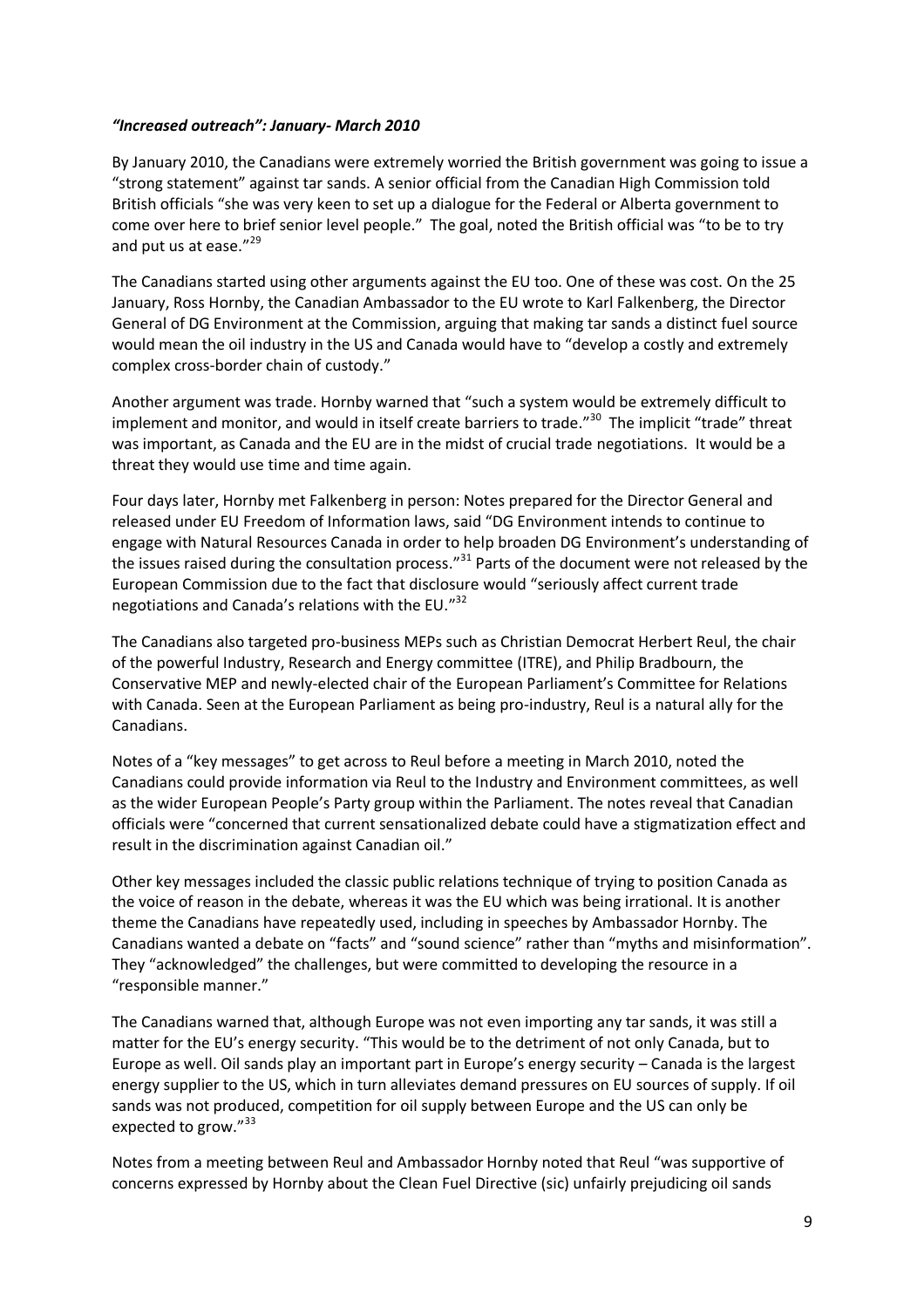asking 'do we still have time to affect the process'? Reul seemed keen to help noting that 'we must do something' and promised to follow up with German colleagues in Parliament, and Energy Commissioner Oettinger." Reul asked for more information, and offered to have Canadian technical experts brief the ITRE committee.<sup>[34](#page-27-33)</sup>

Although tar sands are not his area of concern, Reul has become a key ally for the Canadians and has started using their arguments. Reul met Iris Evans, the Albertan Minister of International and Intergovernmental Relations, when she undertook a pro-tar sands PR tour in April 2010.<sup>[35](#page-27-34)</sup> He has also asked the Commission about the FQD, questioning whether the directive was compatible "with International trade law.["](#page-27-35)<sup>[36](#page-27-35)</sup> [T](#page-27-35)he Commission replied that it would ensure that the FQD would be compatible with international trade law[s.](#page-27-36)<sup>[37](#page-27-36)</sup>

In early March 2010, Ambassador Hornby visited Strasbourg as part of the Canadians "increased outreach" to the Parliament. Amongst the politicians he met were MEPs critical of the tar sands, such as Satu Hassi, the Finnish MEP and vice-chair of the parliament's Environment committee. Key PR messages were once again in evidence when Jeanette Patell, from the Canadian trade mission to the EU, and another key player in the lobby effort, sent Hassi an email: "the Canadian Government recognises the environmental challenges that we face in this industry and is committed to being a responsible steward of this resource."

#### *Getting the numbers right?*

Patell then forwarded a copy of a report by the oil industry consultancy, Cambridge Energy Research Associates (IHS CERA), to Hassi. The Canadians argue the study, called *Growth in the tar sands – finding the right balance*, shows that Canadian "oil sands do not have the highest emissions of all fossil fuels, as Venezuelan, Angolan, Californian Heavy oil, Nigerian and Middle Easter heavy oil, all have equal or higher GHG emissions."<sup>[38](#page-27-37)</sup>

A second IHS CERA report *Oil Sands, Greenhouse Gases, and U.S. Oil Supply: Getting the Numbers Right*, [39](#page-27-38) has been also used repeatedly by the Canadians to make sure that tar sands are not discriminated against. Two versions of this report have been published, one in September 2010 and one in April 2011.<sup>[40](#page-27-39)</sup> More so than any other evidence, these two studies have become strategically important to the Canadians in their campaign to convince people that tar sands are no more polluting than other fuels. Meanwhile the Canadians have tried to undermine evidence that suggests otherwise.

Just how independent are these two reports? When asked who funded the latter report, IHS CERA replied that it was "produced independently by IHS CERA as part of the on-going IHS CERA Oil Sands Dialogue." They did concede that many oil companies and the Canadian and Albertan government contributed to the report, including: Alberta Department of Energy; API - American Petroleum Institute; BP Canada; CAPP - Canadian Association of Petroleum Producers; ConocoPhillips; Shell; Statoil Canada Ltd; Suncor, and Tota[l.](#page-27-40)<sup>[41](#page-27-40)</sup>

But when IHS CERA was asked to respond to accusations that its studies can be challenged for being neither independent nor peer-reviewed, and using only theoretical project data,<sup>[42](#page-27-41)</sup> a spokesperson refused to answer the question, instead saying these issues were covered by the "FAQ" section of their website, which they are not. $43$ 

Professor Adam Brandt from Stanford University, who has written a report for the Commission on the tar sands, has criticised IHS CERA for its lack of transparency. "This study does not include enough information to evaluate the approach used to model refining of oil-sands-derived products" Brandt says of the *Getting the Numbers Right* report. [44](#page-27-43)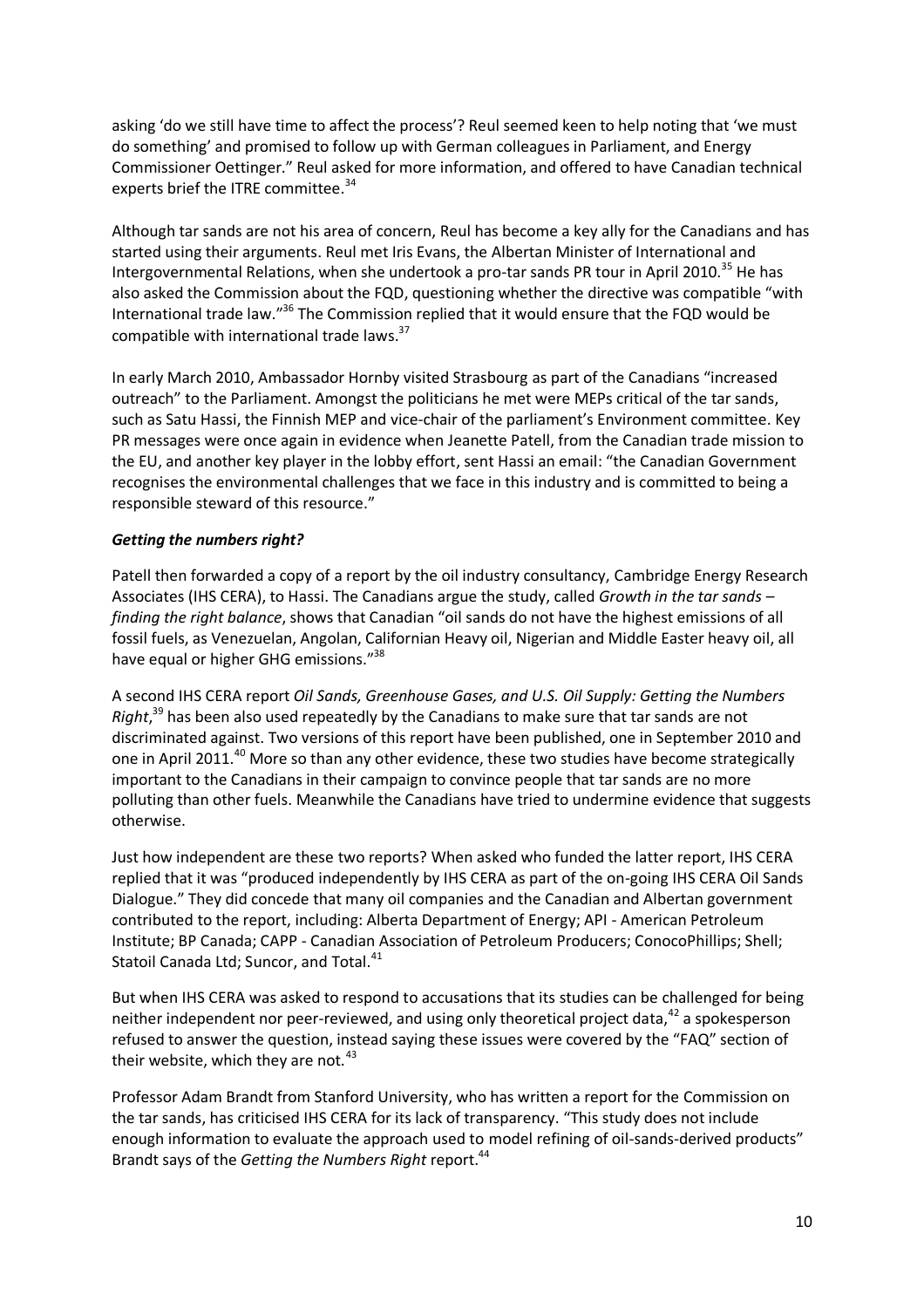#### *"We're having an impact": March - April 2010*

The spring of 2010 saw intense lobbying activity by a number of senior Albertan politicians, in Brussels and Strasbourg but also other European capitals as part of the "European Oil Sands Advocacy" tour. This was not the first time that Canadian politicians had lobbied European capitals. In January 2009, Alberta's then Energy Minister Mel Knight, a former oil man, had addressed a tar sands forum in London, in a trip estimated to have cost C\$22,000[.](#page-27-44)<sup>[45](#page-27-44)</sup>

In early March 2010, the Canadians spent another C\$20,000 to fly Alberta Energy's parliamentary assistant, Diana McQueen over to Europe to tour Oslo, London and Dusseldorf, primarily to talk about CCS (Carbon, Capture and Storage). McQueen is the assistant to Alberta's current Energy Minister, Ron Liepert. Two months before, Alberta's Premier Ed Stelmach had identified CCS-development and commercialisation as a key priority for his new Cabinet. <sup>[46](#page-27-45)</sup>

The Albertan Government's press release for McQueen's trip noted that CCS would be "responsible for achieving about 70 per cent of the reductions goal in Alberta's Climate Change Strategy."<sup>[47](#page-27-46)</sup> It did not mention that there is an on-going debate on issues regarding safety and liability on CCS, which remains unproven at a commercial level.

When in London, as well as meeting Ministers from the Department of Energy and Climate Change, McQueen met with the Government's Department of Foreign Affairs, the "Oil Sands Advocacy Group"; the Alberta-UK Trade Office; UK CCS Association and attended a CCS dinner hosted by the Canadian Ambassador. [48](#page-27-47)

In Brussels, McQueen's hectic schedule continued as she met with Canada's EU Ambassador Hornby, DG Energy where she discussed "oil sands development and EU energy policies" and the Director General from DG Climate. McQueen also attended a lunch hosted by Shell on CCS. She then moved on to Germany.<sup>[49](#page-27-48)</sup>

Back in Canada, the PR offensive was gaining momentum. Notes of a meeting on 16 March 2010 between the Federal and Albertan government at the Canadian Association of Petroleum Producers (CAPP), prepared by Paul Khanna from Natural Resources Canada, showed that: "The purpose of the meeting was to discuss a proposal that CAPP had for the oil sands CEO task Force on 'upping their game' on oil sands outreach and communications as part of a renewed strategy". Khanna, an advisor on tar sands, is another key official.

The "approach would not just 'turn up the volume' on the existing approach – it would change tact and address perceptions by showing that the issues are being addressed and we have the right attitude." <sup>[50](#page-27-49)</sup>

The following day, 17 March, Iris Evans was asked in the Albertan parliament: "what are you doing to get the record straight in the EU?" Evans replied that that very morning Ambassador Hornby had "responded to the European Parliament to decry any kind of allegation of dirty oil relative to the oil sands and cited the excellent work done on an environmental front to make improvements here."  $^{51}$  $^{51}$  $^{51}$ 

Three days later, when the EU published a new consultation paper on the Directive, the Canadian lobbying seemed to have paid off, with leaked drafts showing that a separate value for tar sands had been quietly dropped. A draft, leaked to the press, said: "One default value per fuel or energy and feedstock type," rather than a separate one for the tar sands. $52$ 

"We're having an impact," Alberta's Energy Minister Ron Liepert said. "We've got the European Union starting to think about how they're going to reassess some of the initiatives they've taken.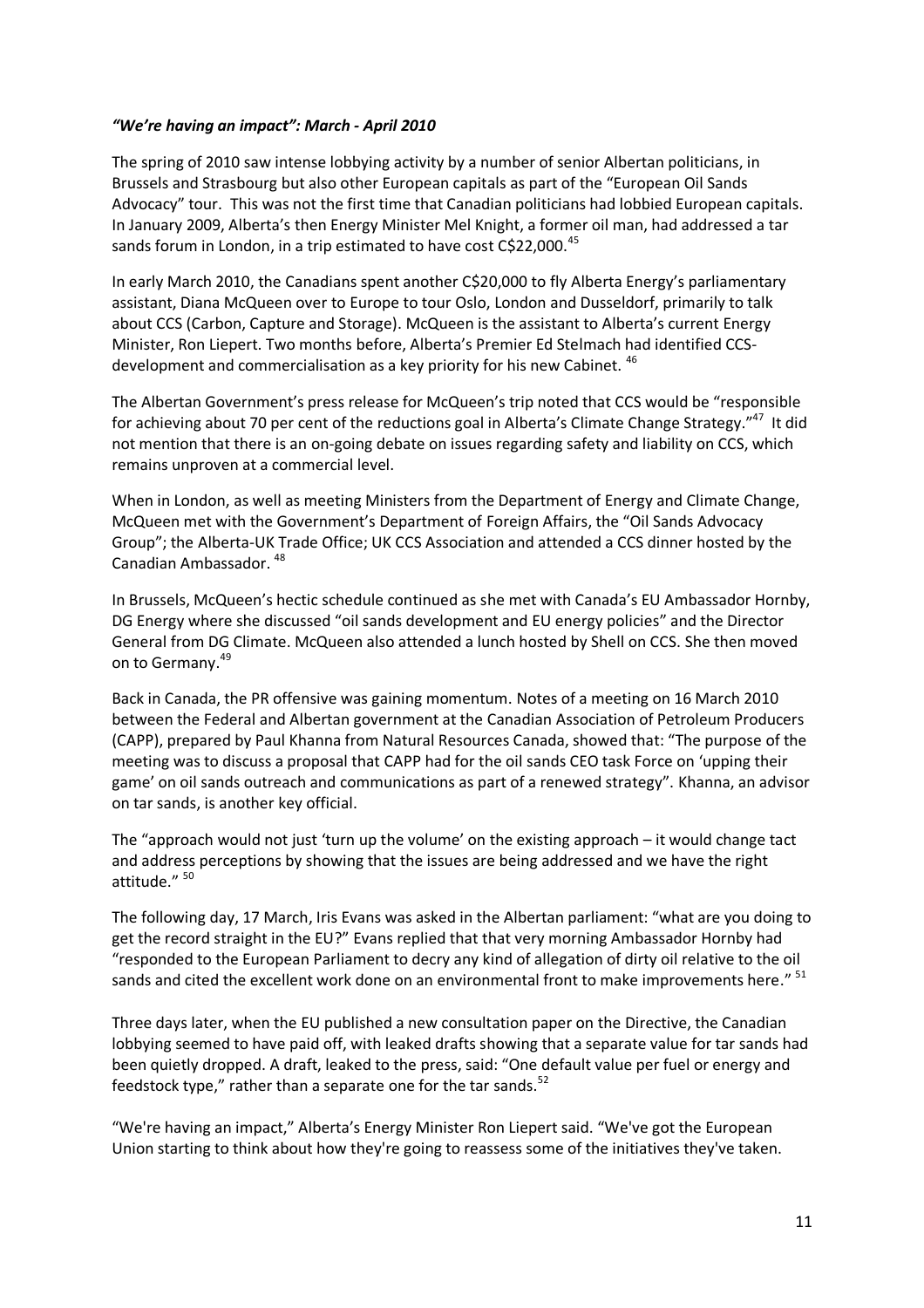We've just got to keep up the campaign." <sup>[53](#page-27-52)</sup> Alberta's Environment Minister Rob Renner added: "I think it's a case of our message starting to resonate." <sup>[54](#page-27-53)</sup>

The revelations caused outrage from MEPs and subsequent denials from the Commission. Catherine Bearder from the ALDE group wrote to the Commission noting that "recently leaked documents from the Commission have suggested that the European Union has yielded to Canadian demands that it remove possible trade barriers to Canadian tar sands ahead of the conclusion of the EU-Canadian FTA which is currently under negotiation."<sup>[55](#page-27-54)</sup>

To this the EU Commissioner for Trade, Mr De Gucht said that "contrary to recent media reports, there is currently no Commission proposal on the implementing measures for the 2009 Fuel Quality Directive." De Gucht said that work on defining proposed measures for the Directive had "not yet been completed."<sup>[56](#page-27-55)</sup> It would be the first of many denials and delays.

#### *Come and visit "the good, the bad and the ugly": April - May 2010*

The Canadians were leading the PR campaign with the oil companies playing a strategic role in the shadows. In-Mid April, the Canadians listed a Shell stakeholder consultation and BP's AGM as part of their "oil sands advocacy strategy." Meetings were also organised with BP and Shell on the margins of their AGMs. <sup>[57](#page-27-56)</sup> In late April, a second senior Albertan politician was dispatched to Europe. Iris Evans, the Albertan Minister of International and Intergovernmental Relations, travelled to the UK and Belgium for meetings with investors, MEPs and Commission officials. Evans also met the Oil Sands Advocacy team.<sup>[58](#page-27-57)</sup>

In London, she gave a presentation to Oil and Gas UK – the largest oil and gas association in the country, whose members include BP, Chevron, Shell, and Total, amongst others.<sup>[59](#page-27-58)</sup> Evans also delivered a speech to key British government and industry contacts as well as visiting the Foreign and Commonwealth Office. At the meeting, Evans said the Canadians were looking for cooperation, because Canada had been "unfairly targeted" due to the tar sands. Senior British officials were invited to Alberta to see the "good, bad and the ugly" for themselves. <sup>[60](#page-27-59)</sup>

In Brussels, Evans met with the key tar sands supporter Herbert Reul. She also met with Jos Delbeke, Director-General for Climate Action, European Commission "to discuss Alberta's concerns" with the FQD where Evans "emphazised Alberta's commitment to the environment and provided an overview of actions being undertaken to ensure sustainable and responsible approaches to energy production and use." <sup>[61](#page-27-60)</sup> Documents released under EU Freedom of Information laws of the meeting have been redacted due to concerns over international trade relations with Canada.<sup>[62](#page-27-61)</sup>

The following day, 27 April, the matter was raised at two committees. The Delegation for Relations with Canada held a meeting attended by Evans. Official minutes reveal that Evans told the MEPs once again that Canada had been "unfairly targeted." Once again key PR messages, such as emissions were "small" compared to cities such as Hong Kong, were littered throughout her speech. The Delegation was invited by Evans to Canada in November "to have discussions with all interested interest groups and parties."<sup>[63](#page-27-62)</sup> But although the visit went ahead, they certainly did not meet all interested parties (see November).

The FQD was also raised at the EU-Canada Trade and Investment Sub-Committee on the 27 April. Once again the Commission has redacted parts of this document after a Freedom of Information request, due to the on-going negotiations of the EU-Canada Comprehensive Economic and Trade Agreement (CETA).  $64$ 

Minutes that have been released show that the Canadian delegation reiterated concerns expressed at earlier meetings, that "oil-sands derived crude oil had a life-cycle greenhouse gas intensity within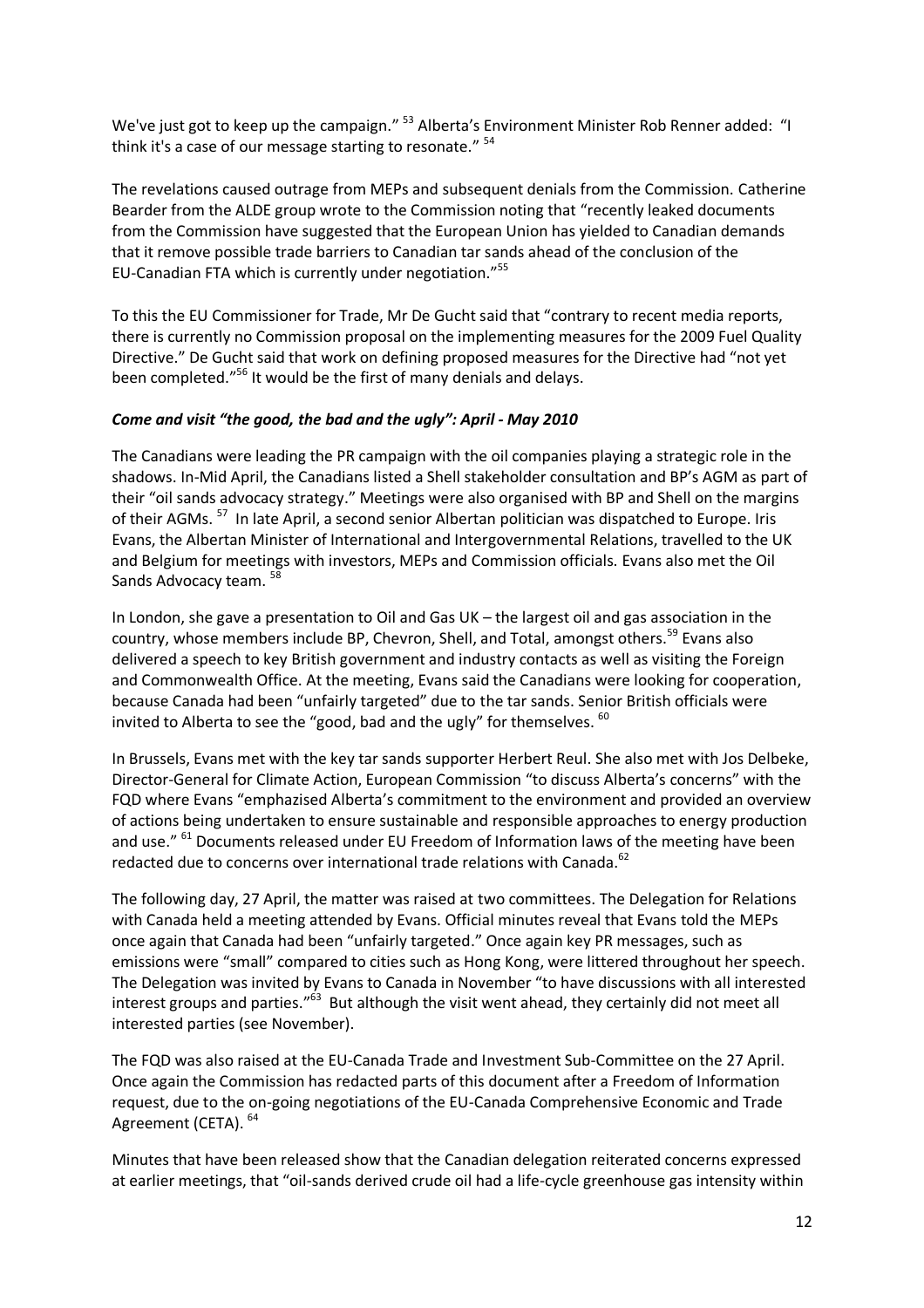the same range as other globally traded and used crude oil sources." Therefore the proposed separate category for tar sands was "unjustified discrimination." <sup>[65](#page-27-64)</sup>

#### *"Clearer direction from the EU": May - June 2010*

By May 2010, BP's oil spill in the Gulf of Mexico was overshadowing any row over tar sands. But still the tar sands issue was raised at a meeting between Canada's Prime Minister Stephen Harper and EU President Jose Manuel Barroso at the Canada- EU Summit in May. Notes exist of the meeting, although parts of a document released under Freedom of Information laws have once again been redacted.

From the un-redacted parts, it is clear the Commission was by now clearly on the back-foot under Canadian pressure. The consultation had only been published for the purpose of eliciting stakeholder's views they did not actually "constitute a proposal." Any further scientific input from Canada "to assist with the further development of the methodology" was welcome." DG Climate was awaiting further technical information from Natural Resources Canada "aimed at shedding clarity on the scientific details of this issue." <sup>[66](#page-27-65)</sup>

As they bombarded the Commission with information another tactic was to take "key advocacy target audiences" such as MEPs to the tar sands in Alberta.<sup>[67](#page-27-66)</sup> One specific MEP targeted by the Canadians is Philip Bradbourn, the chair of the Delegation for Relations with Canada, who went to Canada three times in 2010. Bradbourn was told about the "myths and misinformation on the facts surrounding the environmental impact of the oil sands". In fact the "oil sands have a remarkable technologystory to tell[."](#page-27-67)<sup>[68](#page-27-67)</sup>

In May 2010, the Delegation for Relations with Canada undertook a mission to Ottawa, where they attended a lunch hosted by David Tilson, the chair of the Canada-Europe Parliamentary Association. Brian Jean MP, who represents Fort Murray, the heart of tar sands extraction, spoke at the lunch.<sup>[69](#page-27-68)</sup>

Back in London, the "Oil Sands Advocacy team" proposed two days of "oil sands myth-busting events." Whether these happened is unclear. What is known is that the tar sands advocacy strategy saw the third Minister from Alberta in three months visit Europe. This time it was Alberta's Environment Minister, Rob Renner who went on a four day advocacy tour to "advance clean energy dialogue." This was Renner's second visit to promote the tar sands, having visited Europe in November 2008. In London, Renner met with NGOs and government officials.<sup>[70](#page-27-69)</sup>

Andy Ridge, the Director of Alberta's Climate Change Secretariat who was accompanying Renner, put a positive spin on the visit: He said that they had "heard loud and clear" that there is was "growing appreciation" for what Alberta was doing to manage our environment, "including the responsible development of oil sands resources." Ridge said the Canadians had to remain "vigilant in getting the message" out as there "still remains confusion" around the true impacts of the tar sands development." <sup>[71](#page-27-70)</sup> [He](#page-27-70) spun the trip as one where they had listened to environmental campaigners, rather than a PR effort to water down the FQD.<sup>[72](#page-27-71)</sup>

In Brussels, Renner attended a reception hosted by Ambassador Hornby,<sup>[73](#page-27-72)</sup> whose office also hosted a roundtable discussion to discuss tar sands. The panel included: Rob Renner; Professor Huellt from the Helmholtz Association of German Research Centers; and John Broadhurst, Vice-President for Development and Technology for Shell Canada. Both Connie Hedegaard, the Commissioner for Climate Action and Gunther Oettinger, Energy Commissioner were invited.[74](#page-27-73) From there Renner went to Strasbourg for a dinner with MEPs, again hosted by Shell. The topic over dinner was tar sands.  $75$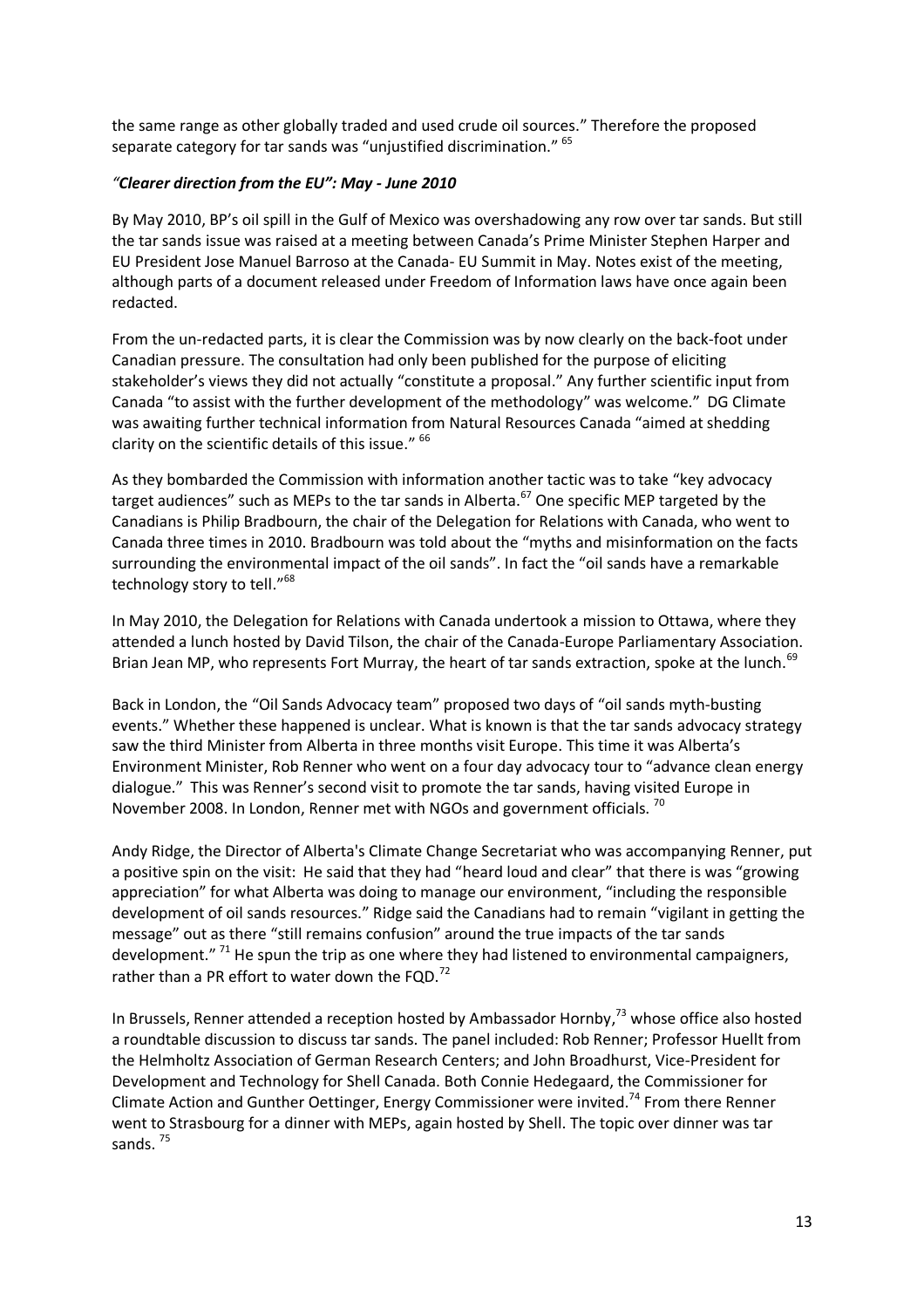The day after, Renner was the keynote speaker at a Canadian-Belgium Chamber of Commerce lunch on 'Cleaner Energy Opportunities: Oil Sands Environmental Myths and Realities.'<sup>[76](#page-27-75)</sup> "The direction that we see, wherein Canadian oil sands are not specifically targeted, is one that makes sense to us," he told reporters.<sup>[77](#page-27-76)</sup>

The Canadians also exploited BP's spill in the Gulf of Mexico, reflecting how even the best prepared PR plans can respond to external events. Renner presented the tar sands as the answer to BP's spill, which was receiving blanket news coverage. "If you have a mishap two kilometres under the ocean, it is much more difficult to deal with than above ground," Renner said. "The question is: do we have the requisite expertise and manpower to deal with it? We think there is a different profile between developments on land and at sea." [78](#page-27-77)

The Oil Sands Advocacy PR campaign continued over the summer months in other European countries. In London in June, BP and Shell were due to meet the Canadians to "discuss AGMs" and to "exchange information."[79](#page-27-78) On the 2 June, Canada's Ambassador to Norway, John Hannaford spoke at a Canadian Embassy event on the oil sands in Oslo.<sup>[80](#page-27-79)</sup>

In Germany, the Canadian Embassy in Berlin organised an "Oil Sands and Business Innovation Roundtable at the Canadian Embassy in Berlin, with key officials from Canada. The Canadian Embassy also produced a German-language brochure "Oil Sands – A strategic Resource for Canada, North America and the world." In July the London-based Oil Sands Advocacy team finally got to see first-hand the scarred landscape of Alberta. <sup>[81](#page-27-80)</sup>

#### *Critics are "ill-informed" and "emotional": Autumn 2010*

In the autumn the pan-European PR campaign continued apace as the Canadians "made demarches to senior officials in the Swedish government" in regard to the FQD as well as demarches to officials in the Austrian Federal Ministry of Agriculture, Forestry and Environment.<sup>[82](#page-27-81)</sup>

Canada's Ambassador to the EU, Ross Hornby, kept up the diplomatic pressure too. In a speech on "EU-Canada relations at a cross-roads," he attacked Canada's critics for their "ill-informed" and "emotional" anti-tar sands campaign, likening it to the campaign against Canadian seal-hunts: Criticism "tends to be driven by emotional appeals and powerful imagery, but unfortunately the debate is not particularly well-informed," he said.

He conceded that "we've been particularly active" on the FQD, adding that the Canadians were targeting "EU officials, Member States, and Parliamentarians." He acknowledged the pan-European campaign by saying they were working "with our Missions across Europe to ensure that we're coordinating our activities and sharing information about the latest developments as this debate intensifies in Europe." <sup>[83](#page-27-82)</sup>

Six weeks later, Hornby returned to the theme of "facts" and "misinformation", in a presentation to the Netherlands Institute of International Relations. "We find we must counter misinformation from NGOs and demonstrate to the EU the harm it is doing to itself. On this and other issues, GMOs for example, we are seeking quality of decision-making from the EU."<sup>[84](#page-27-83)</sup> The message was simple: The EU was wrong and Canada was right.

And to prove they were right, Canadians kept taking parliamentarians on highly selective tours of the tar sands region. The Pan European Oil Sands Action Plan had identified site visits for policy makers and "policy influencers" as one of the main tenets of the PR strategy for the autumn of 2010. MPs and MEPs were specifically being targeted. In October German Parliamentarians visited the region including Fort McMurray. [85](#page-27-84)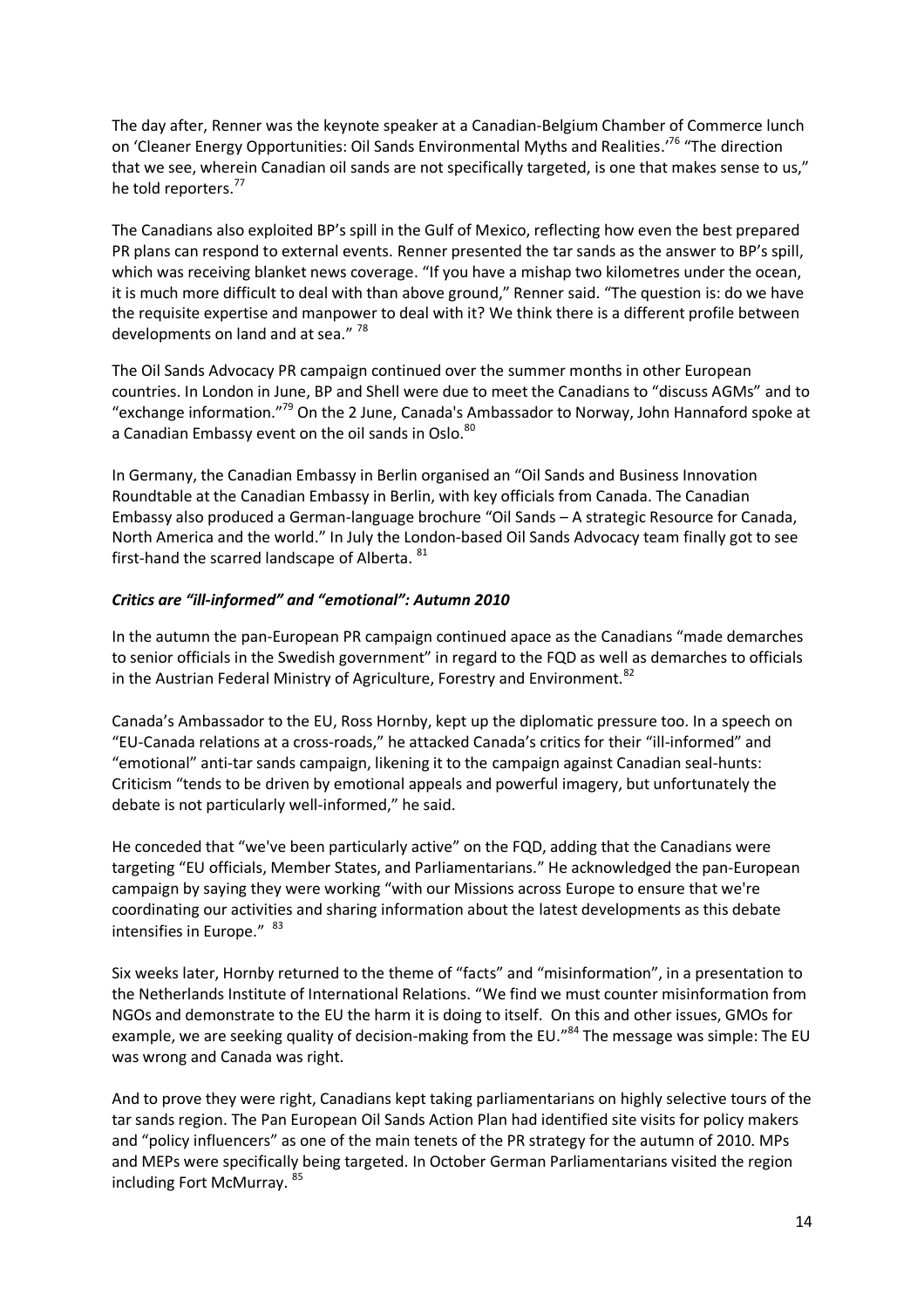Just under two weeks later, the European Parliament's Delegation for Relations with Canada visited Alberta. Meetings were held with Albertan Government officials and legislative assembly members, as well as the Albertan Agriculture, Environment, and Energy minister. The MEPs enjoyed a lunch hosted by Iris Evans before flying to the tar sands region. After the visit they had further meetings with business and parliamentary associations.<sup>[86](#page-27-85)</sup> Bradbourn told reporters that his members "had been very impressed by what we have seen in Alberta."

As regards the FQD, Bradbourn said "we will be taking some action through the parliamentary process, through the Energy Committee to see whether we can get the Commission to come forward with proposals that give a level playing field ... What we thought we would see was not the reality[."](#page-27-86)<sup>[87](#page-27-86)</sup>

However, Bradbourn later conceded that the Canadian government tour-guides never discussed a report by a University of Alberta biological scientist, which had found that tar sands are exacerbating the level of toxins in the local Athabasca river.<sup>[88](#page-27-87)</sup> Moreover the Delegation spent just 35 minutes with the Pembina Institute, one of the leading critics of tar sands development and Bradbourn never attended the meeting with the First Nations leaders who complained that the politicians had received a "skewed picture of the tar sands."

"We wanted them to realize the true impacts, not just on the environment but on people, especially indigenous people," said Eriel Deranger of the Athabasca Chipewyan First Nation. "The delegation didn't have a lot of opportunities to hear the opposition on their tour."<sup>[89](#page-27-46)</sup>

Back home, Bradbourn wrote to Iris Evans noting that "After having now actually visited the region, I can safely say that all the members of the delegation are impressed, and reassured by the efforts being undertaken by the Albertan authorities – and indeed the oil companies themselves – and the commitment to work to resolve these issues." <sup>[90](#page-27-47)</sup> The Canadians had other crucial MEPs on-side.

Bradbourn has now also adopted the Canadian lobbying positions. "I think the most important thing now is that the oil sands are treated equally in the directive and measured against the same markets as other fuel types. This is a question of energy security."<sup>[91](#page-27-88)</sup>

#### *"Giving 110% in the battle for fossil supremacy."*

Throughout 2010, tar sands became an increasing obstacle in the on-going Comprehensive Economic Trade Agreement (CETA) negotiations between the EU and Canada. The directive was raised again at the EU/ Canada Trade and Investment Sub-Committee (TISC) meeting in November 2010. Some six months later, according to the Commission, the report of this meeting had still not been completed and therefore could not be released under Freedom of Information laws. <sup>[92](#page-27-48)</sup>

Just as MEPs were visiting Canada, so Canadian MPs were visiting Europe. In part in order to build bridges during the trade negotiations, the Canadian House of Commons Standing Committee on International Trade (CIIT) conducted a fact-finding mission in Europe in order to "to highlight Canada's priorities for the negotiations". To "achieve these objectives", the Committee met with MEPs, and representatives of national Governments.

The official record of the trip of the Delegation noted that: "Some MEPs expressed concerns to the CIIT that the Comprehensive Economic and Trade Agreement (CETA) between the European Union (EU) and Canada would increase oil production in the Alberta tar sands, which would worsen its devastating impact on the environment."<sup>[93](#page-27-49)</sup> In late November officials from several Canadian government departments also visited Berlin and Munich, as part of the tar sands advocacy campaign. [94](#page-27-89)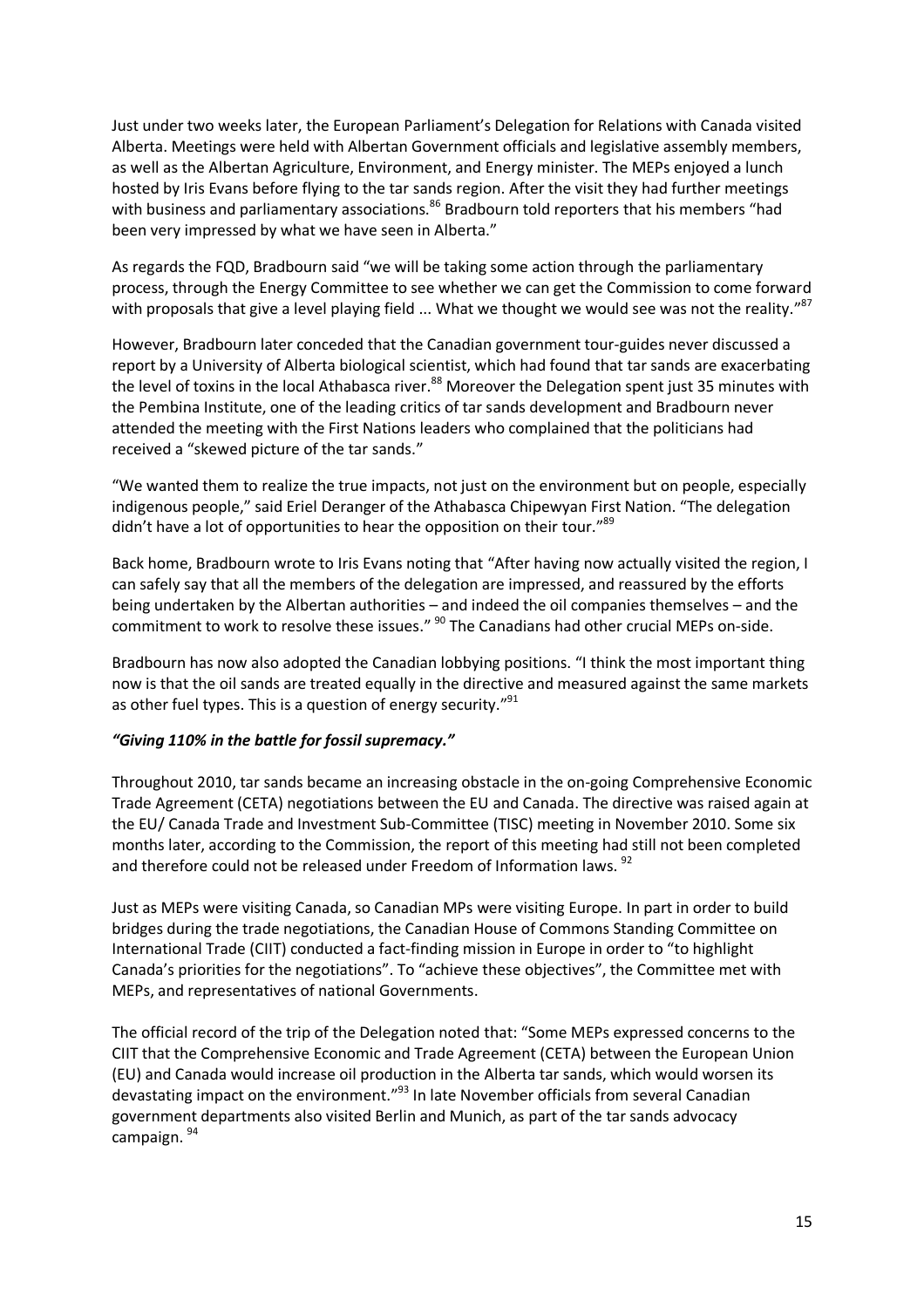The directive was raised again at the EU-Canada Joint Cooperation Committee in early December. Having been asked by the EU back in July, "Canada provided suggested principles for a comparative study of GHG emissions from fossil fuels." At the meeting, Canada claimed once again that the EU approach on the FQD was "discriminatory as oil sands have comparable GHG levels to some other crude oil sources." Canada was reassured that any action by the EU would by "WTO compatible and science-based." <sup>[95](#page-27-90)</sup>

During that month the United Nations climate negotiations were held in Cancun in Mexico. The Canadians were secretly worried that in the run up to the conference, concerns about climate change "may generate some activity" on the tar sands front.<sup>[96](#page-27-51)</sup> But they were pleased that the UN conference did not agree to any binding agreements and the deadline for action on the FQD had come and gone with no firm proposal on the table. At Cancun Canada was awarded the dubious award of "Colossal Fossil for the year" by the Climate Action Network. "In Fossil terms, today's winning country is building a dynasty. Day in and day out, it gives 110% in the battle for fossil supremacy."<sup>[97](#page-27-91)</sup>

#### *Contradictory messages: 2011*

Just as 2010 had started with a diplomatic push by the Albertan government, 2011 started with yet another public relations push by the Canadians. On the 7 January 2011, a Diplomatic cable from the British High Commission in Canada sent back to London noted: "One of Stephen Harper's New Year's resolutions seems to be to repair the damage done to Canada's international image by last year's anti-Alberta 'Dirty Oil' campaign and the numerous 'fossil' awards collected at international climate meetings."

It added that "Newly minted, Alberta-born, Environment Minister Peter Kent has gone on the offensive, defending not only the oil sands but also his government's recent record on the environmental file. The minority Conservative federal government has come under fire domestically and abroad over a lack of action on key issues such as reducing greenhouse gas emissions and addressing environmental damage in the Alberta oil sands. Kent is no stranger to the oil patch, having worked in the industry for a time in the 1960s."

The dispatch highlighted the contradiction of the Canadian's response. In the EU the Canadians had repeatedly told MEPs and the Commission that the carbon emissions from tar sands would be addressed, but "Kent says that the Harper government will not impose greenhouse-gas reductions on the oil patch that discourage investment." This assessment was in stark contrast to promises Hornby had made to EU politicians that the Canadians would bring in regulations to reduce greenhouse gas emissions from tar sands.<sup>[98](#page-27-52)</sup>

The British Diplomat also noticed other lines of the Canadian counter-attack: "Kent went on the record that oil from the oil sands 'is absolutely ethical in every sense of the word' … Building on last year's 'It may be dirty oil, but at least it's not bloody oil' strap-line, Kent said the Obama administration needs to be reminded that, unlike the energy it buys from other foreign suppliers, oil-sands petroleum 'is the product of a natural resource whose revenues don't go to fund terrorism.'"<sup>[99](#page-27-53)</sup>

A continuing avenue for the PR push in Europe is the Canadian Embassies across Europe. In January 2011, Canadian diplomatic staff from the Italian mission travelled to London to "participate in an oil sands training workshop" organised by the Canadian mission there. The following month, staff travelled from the Dutch Canadian mission to London as well. Irish officials have also been to London to be briefed on tar sands.<sup>[100](#page-27-92)</sup>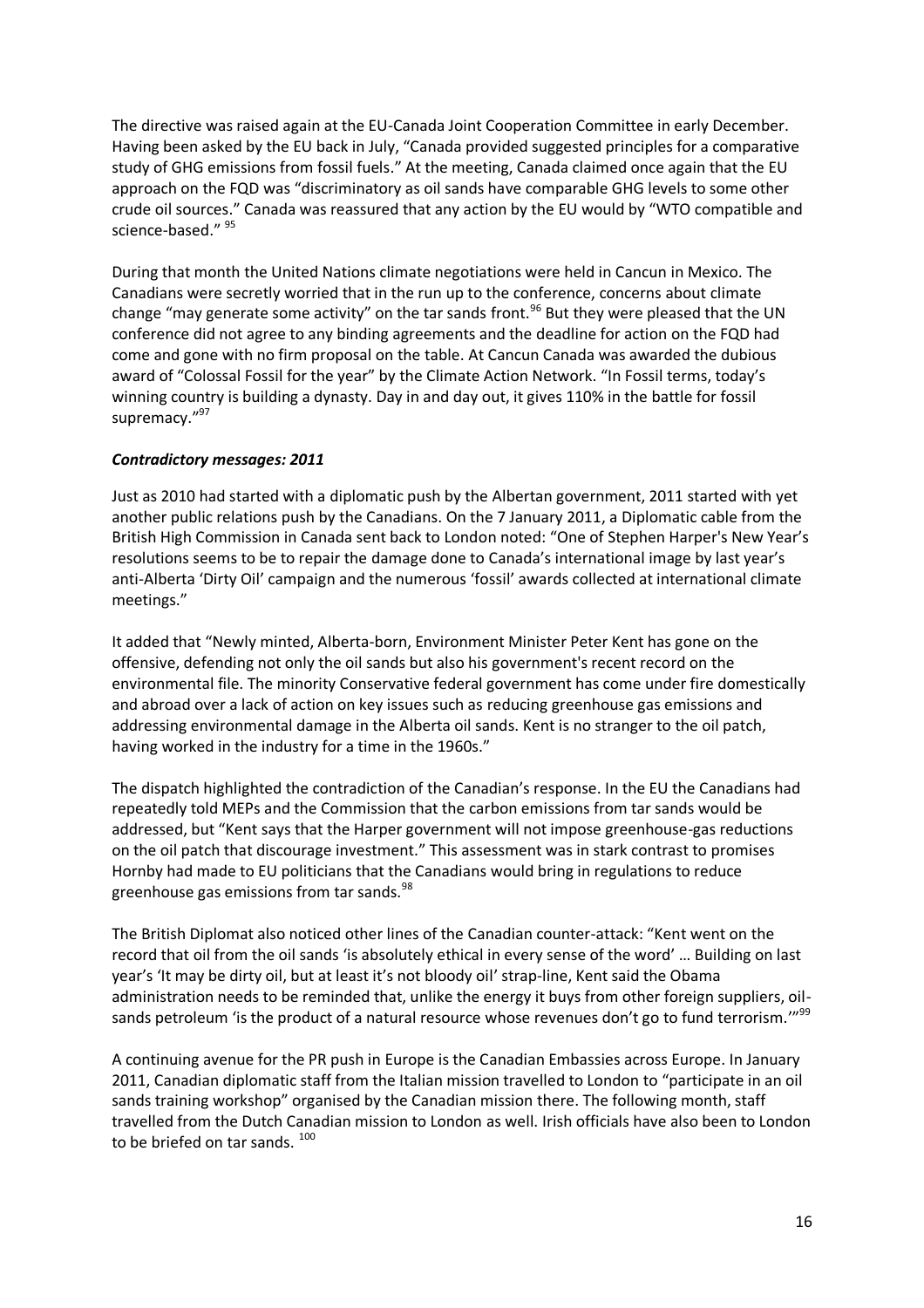The Albertan government was not standing idle either. The previous year the Canadians had argued that "consideration should be given to hiring a professional PR firm to help the Pan European Oil Sands team further develop and implement a serious public relations strategy."<sup>[101](#page-27-93)</sup> In January 2011, the British-based PR company, Hanover Communications, working on behalf of the Albertans, started contacting key decision makers in the UK from the policy, political, media and investor community to help the Canadians further this strategy. One person contacted was Will Cavendish, the Director General of the International Energy and Climate Change Group at the Department of Energy and Climate Change.

In a letter to Cavendish, Hanover wrote that "The Government of Alberta is keen to garner a better understanding of key concerns around the oil sands debate." <sup>[102](#page-27-94)</sup> Hanover is a shrewd choice for the Canadians as it has close ties to the Conservatives. It was founded and run by ex-Conservative Prime Minister John Major's press secretary, Charles Lewington.<sup>[103](#page-27-95)</sup>

On the 26th January, the Albertan Government announced that Alberta's Energy Minister Ron Liepert would become Canada's fourth minister in just over a year to make the PR push to "promote Alberta's energy sector in Europe." In London Liepert met with Canadian politicians, the Oil Sands Advocacy Team, the UK Carbon, Capture and Storage Association, the oil industry and the UK Minister of State for Commonwealth Affairs, Lord Howell, who himself visited Canada in April, where oil sands was "a key focus of discussion."

Under the Freedom of Information Act, the UK government has partially released documents concerning Lord Howell's meeting with Liepert, although certain sections were withheld under Section 27 and 35 of the Act, in relation to being prejudicial to international relations and the formulation of government policy.<sup>[104](#page-27-96)</sup>

#### *Slow to act on climate change*

At the meeting Liepert was accompanied by Deputy Minister of Energy, Peter Watson and Jim Wright the Canadian High Commissioner. "Points to make" for Lord Howell included, that the UK remained "concerned about the carbon intensity of production from the tar sands." The briefing document noted that Alberta, like much of Canada, "has been slow to recognise and act on climate change. It also highlighted the irony of climate change and Canada: "Canada does not see action on climate change as in Canada's best economic or security interests, yet Canada's north is feeling the effects of climate change." <sup>[105](#page-27-97)</sup>

Howell was also given the agreed British position about tar sands and the FQD, which said: "We do not oppose the production of oil from the Canadian oil sands so long as this is pursued in a manner that is consistent with international climate change objectives … We will look to use the Fuel Quality Directive to develop legislation that will penalise the use of carbon intensive fuels such as tar sands unless abatement processes are used in production whilst being mindful of the impacts on UK refining capacity and energy security."[106](#page-27-98)

In Brussels, Liepert gave a presentation to MEPs on the Delegation for Canada in February 2011. Minutes of the meeting show that regarding the FQD: "Minister Liepert asked that the oil sands should not be unfairly penalised, that all crude oils should be measured on equal standards, and that the assessments should be based on scientifically verifiable data." Liepert also scare-mongered saying that if the oil produced from tar sands "were to be taken out of production the price of oil would increase dramatically" and that "many jobs would be lost in European companies working in and around the oil-sands industry."<sup>[107](#page-27-99)</sup>

Liepert also met the chair of the Environment Committee and the Commissioner for Energy and attended a dinner hosted by the Canadian Ambassador to the European Union.<sup>[108](#page-27-100)</sup>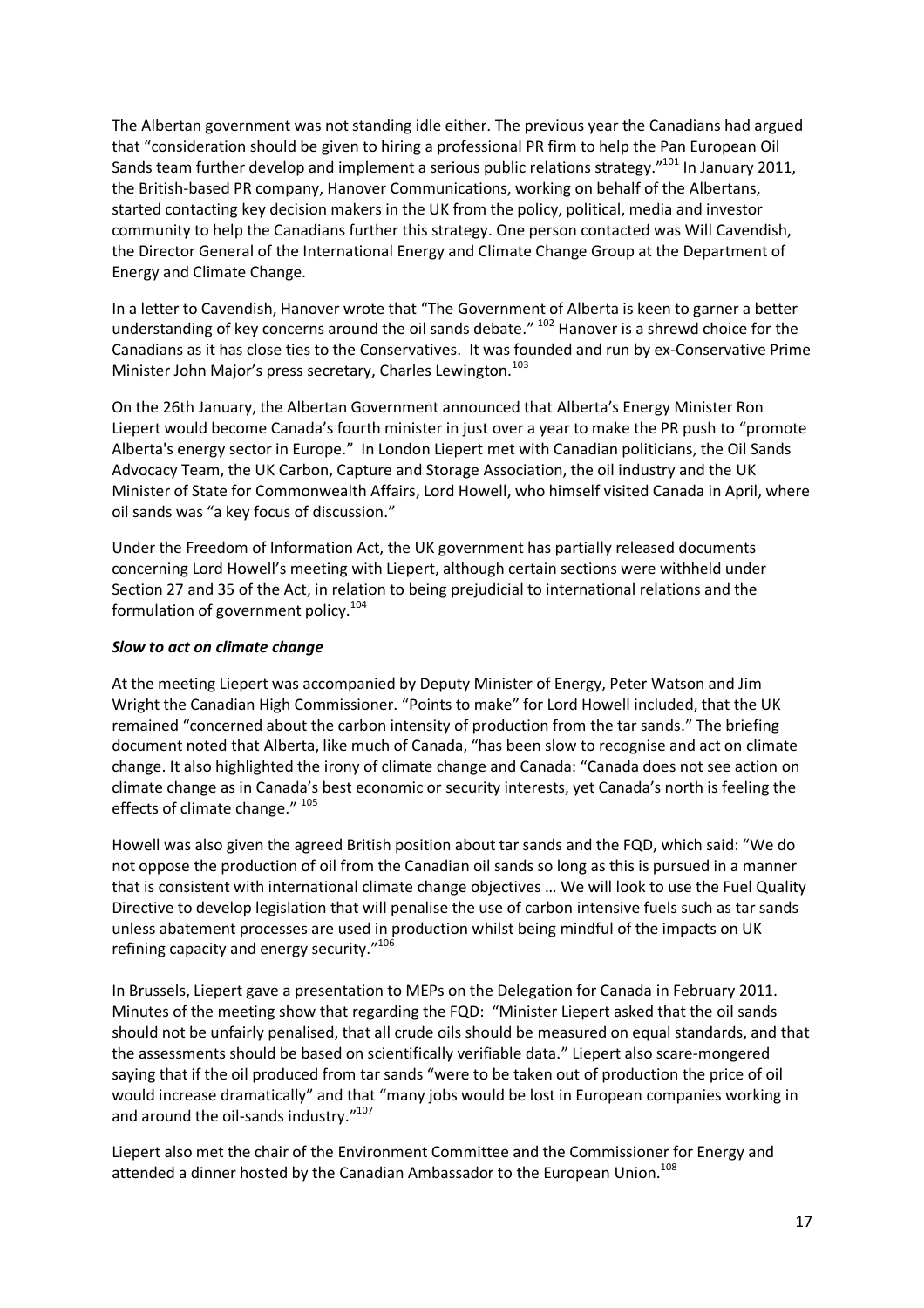#### *It's official: tar sands are more polluting*

Whilst Liepert was in Brussels, the European Commission published a long-awaited scientific report written by Professor Adam Brandt of the Department of Energy Resources Engineering at Stanford University. The report confirmed that carbon emissions from tar sands were "significantly higher than …industry-average emissions from conventional fuels". The study concluded that typical "Wellto-Wheel" emissions for tar sands were 107.3g CO2/ MJ compared to 87.1g CO2/ MJ for other oils; so some 23 per cent greater than those for typical conventional sources of oil. [109](#page-27-101)

However the report was almost immediately withdrawn from the Commission website, leading to accusations of a cover-up. One MEP, Chris Davies, asked "Does the Commission appreciate that the removal of this report, at a time of intense and controversial debate, not least within the Commission itself … created the impression that the Commission had something to hide and that it wished to suppress information potentially inconvenient for particular Commissioners?<sup>[110](#page-27-102)</sup> Miraculously the report soon reappeared on the Commission's website and the Commissioner for Climate Action Connie Hedegaard, said "there is no reason for suspicion on this matter."<sup>[111](#page-27-103)</sup>

Although many independent observers and some in the Commission felt that Brandt's study should have drawn a line under the scientific argument, it had to be sent to be peer-reviewed, adding further delay to the process. The Canadians and oil industry predictably reacted angrily to the study, with the Albertans saying that Brandt's figures were out of date. "We think by using more recent numbers, it will be more positive for Alberta," argued Ron Liepert.<sup>[112](#page-27-104)</sup> Two months later, IHS Cera released an updated version of its own report *Oil Sands, Greenhouse Gases, and European Supply:* Getting the Numbers Right a move destined to undermine Brandt.<sup>[113](#page-27-105)</sup>

The report also led to further disagreements between DG Climate and DG Trade and further delays of the implementation of Article 7A. Another part of the Commission, the European External Action Service (EEAS) - the newly revamped Diplomatic arm of the EU - was also now increasingly talking to the Canadians over the FQD. On the 25 February the Secretary General of the Service, Pierre Vimont met Ross Hornby. The Commission has withheld information relating to this meeting, as it would undermine international relations.<sup>[114](#page-27-106)</sup>

But by now the Canadians were subtly changing their lobbying position. In February, Jeanette Patell, the person responsible for the FQD at the Canada Embassy to the EU, contacted personnel in the Parliament on the debate on the Directive. One such email was to Terhi Lehtonen, the advisor to Green MEPs:

"I understand that the Group of the Greens has raised concerns regarding the oil sands and the Fuel Quality Directive. For our part, the Government of Canada is concerned about the potential for oil sands to be singled out under the FQD, while other sources of crude oil with similar or even higher emissions receive more favourable treatment."<sup>[115](#page-27-107)</sup>

The following month, Lehtonen was sent an updated briefing paper on Canada's position on the implementation of Article 7a. Canada's position had changed from one of outright rejection of the proposal to one where if tar sands were to be given a default CO2 value then so too must all other types of fuels.

Gone was Canada's opposition to separate default values: the message was now "Treat oil sands crude oil in the same manner as other crude oil sources: if a separate default value for oil sands is established, all other crude sources should also have separate default values."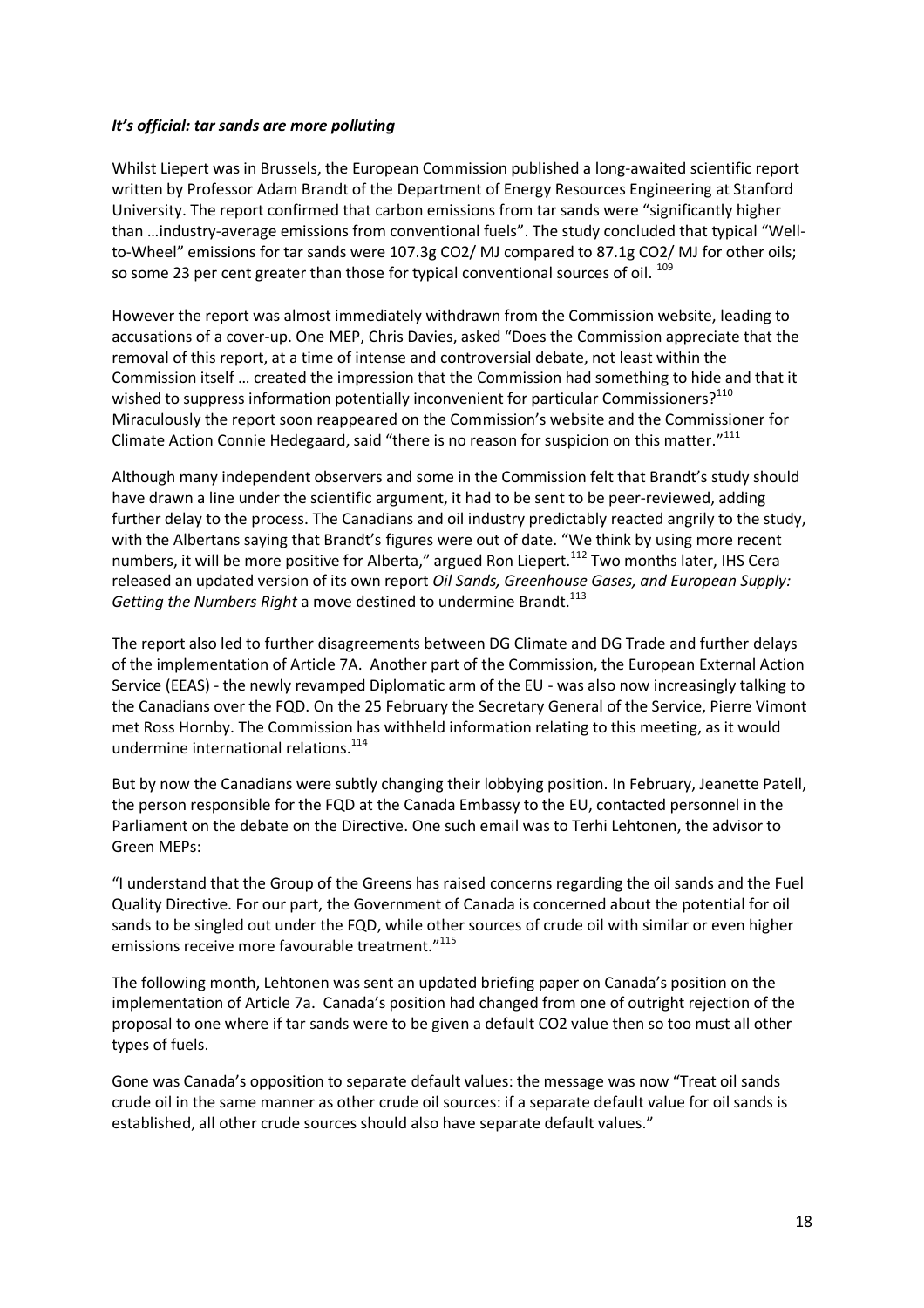Otherwise, "under the current approach: crude oils currently imported into Europe which have the same or even higher GHG emissions would receive more favourable treatment than oil sands crude oil. The stated policy objective of the FQD, therefore, would not be achieved."<sup>[116](#page-27-108)</sup>

In dropping their opposition to a separate default values, the Canadians were now at odds with the European oil industry that continues to fight for one average default value. <sup>[117](#page-27-109)</sup>

The fight over tar sands was still evident in the on-going trade talks and between European Commissioners. In early February, the commissioner for climate action, Connie Hedegaard, met her counterpart for trade, Karel De Gucht, "to settle a row between their departments over tar sands," with De Gucht being accused by MEPs of blocking progress on the Directive.<sup>[118](#page-27-110)</sup> The Commission's Trade department was worried about being taken to the WTO. A spokesman noted the obligation "to ensure that any measure proposed by the Commission meets the requirements of the World Trade Organization." <sup>[119](#page-27-111)</sup> Despite these concerns, the threats from Canada over trade were set to get much worse.

#### *"Unacceptable" threatening behaviour: March - April 2011*

That month *Reuters* reported that "Canada has threatened to scrap a trade deal with the European Union if the EU persists with plans that would block imports of Canada's highly polluting tar sands, according to EU documents and sources." The "sources" within the EU told *Reuters* that Canada was not just raising the issue of tar sands at meetings but was even "threatening to void the free trade deal". The Commission was "readying its defenses for a legal fight with Canada". "We are saying 'be careful', because Canada will not hesitate to take us to the WTO, so we have to have something rock-solid," an EU official told *Reuters*. [120](#page-27-112)

The *Reuters* report forced Ottawa's Trade Minister Peter Van Loan to deny that Canada has threatened to scrap the proposed multibillion-dollar free trade deal if Europe went ahead with the directive. "This issue is being dealt with separately from the free trade discussions, so I do not anticipate it will have an impact on the timing or the outcome of those free trade talks," Van Loan said. $121$ 

But separate it was not. A month later, in March 2011, a letter written by Canadian trade official Mark Richardson was sent to Europe's commissioners for Climate, Trade and Energy. It was a veiled threat against the Commission. "Given the desire for freer trade between us, it is important that our individual efforts to address climate change do not lead to the creation of unnecessary barriers … The government of Canada believes this approach raises the prospect of unjustified discrimination and is not supported by the science." *Reuters* said the letter left EU officials in little doubt they were being threatened with action at the WTO.  $^{122}$  $^{122}$  $^{122}$ 

The lobbying of the External Advice Service continued: In March 2011, the EU's High Representative Catherine Ashton met Canada's Foreign Minister Lawrence Cannon during the G8 Foreign Minister's Meeting "in response to the Foreign Minister concerns over the classification of the oil sands in the Fuel Quality Directive".<sup>[123](#page-27-115)</sup> The EEAS refuses to release details of this meeting and of a letter Cannon sent to Ashton later that month as they once again it would "undermine international relations". Details of two phone calls made between the Canadian Assistant Deputy Minister for relations for Europe, Jillian Stark and the EEAS have also not been released for similar reasons.[124](#page-27-116)

By now, MEPs were becoming more vocal against the Canadian position. In a debate at the European Parliament on 23 March, Satu Hassi, the Green Party MEP said: "The government of Canada has been lobbying us in a manner that is not acceptable." [125](#page-27-117)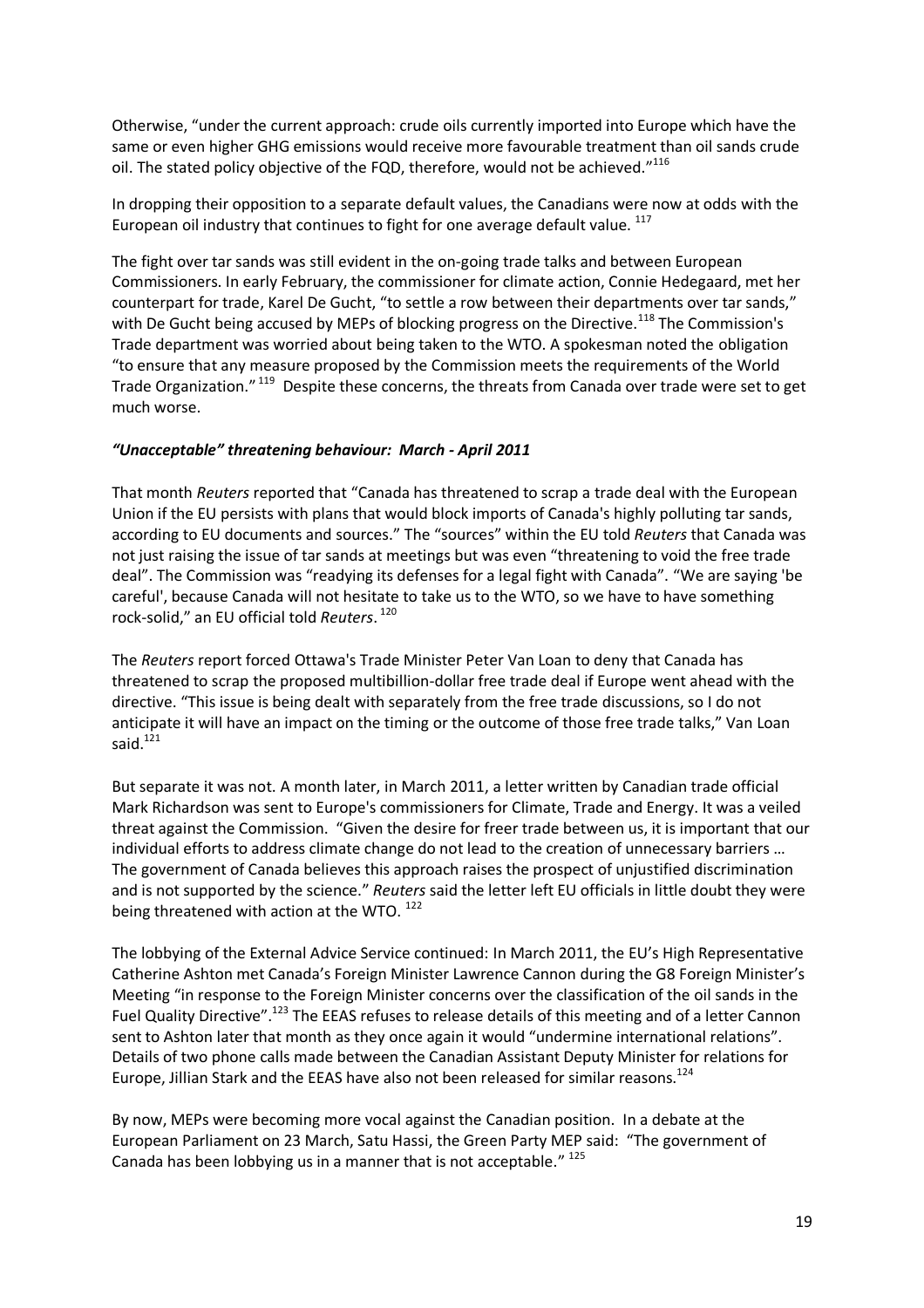#### *No reason to delay*

Linda McAvan, a British MEP said: "I know there has been a lot of lobbying about this, we have all heard about it, we have met the different lobbyists, and even now that we know that tar sands and oil shale are dirtier than conventional oil, we are now being told 'no, let us have more studies, let us have more time'. But we have the facts on tar sands now, so I do not see any reason to delay."<sup>[126](#page-27-118)</sup>

But delay the Canadians did and one way was by trying to undermine Adam Brandt's survey. The Canadians "supported" a workshop in March 2011 at the Centre for European Policy Studies, on "Comparing approaches to Life Cycle Analysis of Crude Oil," that was moderated by Concawe the oil industry lobby group.

Although Brandt was invited to speak, three of the four other experts were connected to the oil industry, work for the industry or have consulted for the Canadians on tar sands. <sup>[127](#page-27-119)</sup> Participants saw the event as designed to undermine Brandt's analysis as well as to argue that further research was needed as well as a comprehensive peer review of Brandt's study. <sup>[128](#page-27-120)</sup>

In early April, the Parliament's International Trade committee raised concerns about tar sands. A draft of the report on EU-Canada trade relations said the Parliament was concerned "about the impact of the extraction of tar sands on the global environment" because of the high level of CO2 emissions released and the threat posed to local biodiversity. <sup>[129](#page-27-121)</sup>

This did not stop numerous Canadian civil society organisations writing to Hornby and other senior Canadians to "request an end to all lobbying of the European Parliament on the behalf of the Canadian government to weaken the European Fuel Quality Directive …This pattern of lobbying the EU to weaken climate policy is unacceptable.  $^{130}$  $^{130}$  $^{130}$ 

Unacceptable it may have been, but the lobbying did not stop. In May 2011, the International Association of Oil & Gas producers (OGP) organised an "Experts Workshop" on the directive, with the slogan "*Finding* a workable solution *for all parties*". I.e. finding a solution that was acceptable to Canada.

The bias was evident in the literature, which repeated many of the Canadian PR lines, including "energy security" as well any penalties on oil sands crudes "cannot be systematically and rigorously justified". The bias was also evident in the experts put forward to discuss the issue:

- John Cooper: from the OGP;
- Samantha Gross: from Cambridge Energy Research Associates;
- **•** Jeanette Patell, from Canada's Mission of Canada to the EU.<sup>[131](#page-27-123)</sup>

Commission officials who were invited included Philip Owen from DG Climate, but NGOs were not officially invited. At this workshop IHS CERA launched its next version of the *Getting the Numbers Right* report, a tactic designed to once again undermine the Brandt study.

Brandt's study and its peer reviews were finally discussed at a meeting organised by the Commission on the 27 May. At the meeting the Commission announced the results of its peer review. A separate greenhouse value for tar sands was seen as scientifically justifiable, although the default value was reduced to 107 from  $107.3.^{132}$  $107.3.^{132}$  $107.3.^{132}$  $107.3.^{132}$  $107.3.^{132}$ 

The following month, the European Voice and Comment Vision held a conference sponsored by Shell at which Samantha Gross from IHS CERA and Jeanette Patell spoke again. This time the debate was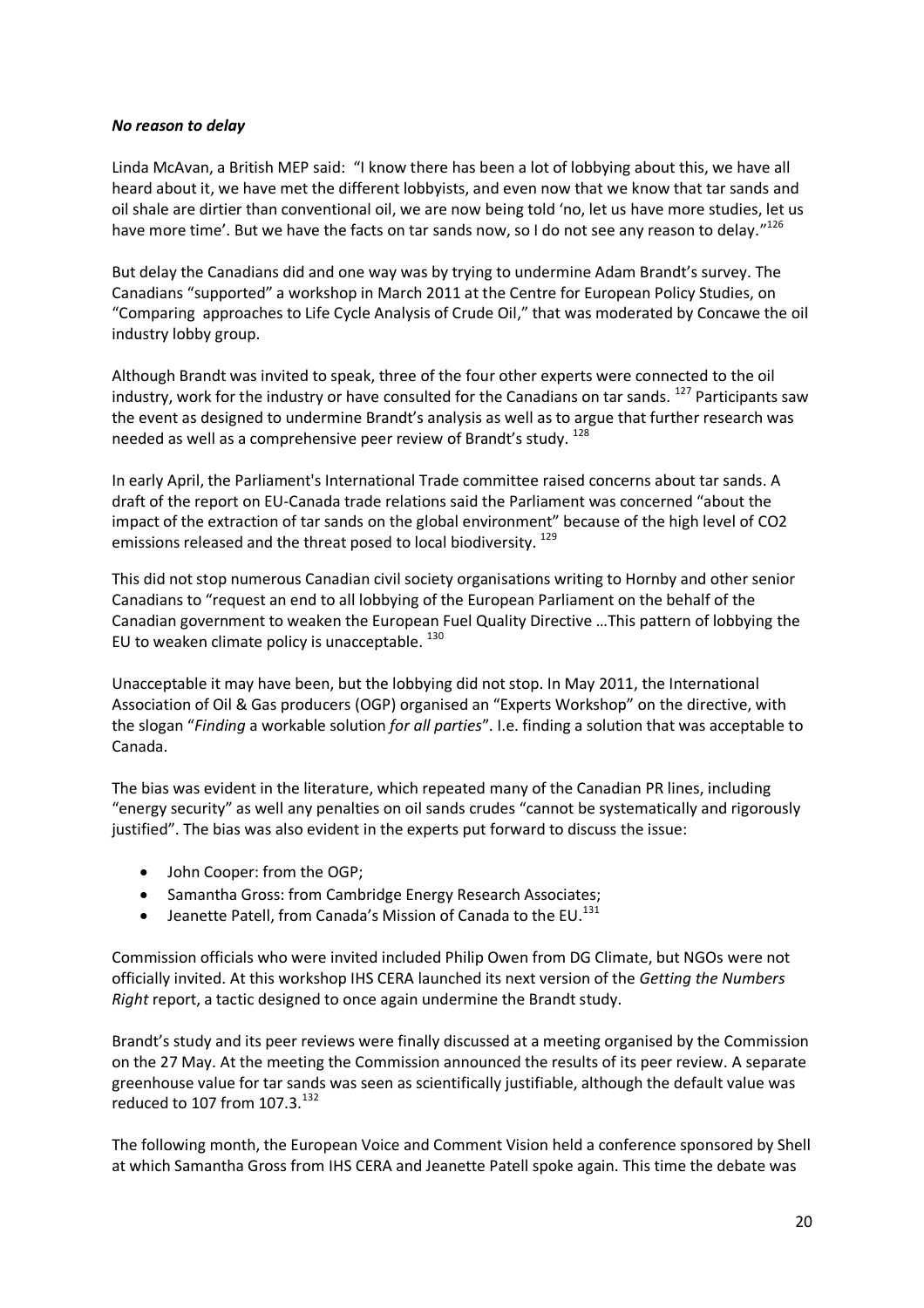more balanced with Green MEP Satu Hassi and Nuša Urbancic, from the NGO, Transport and Environment.<sup>[133](#page-27-125)</sup>

The Canadians showed no let-up in their lobbying. On the 15 to 17 June, the Federal Government of Canada and Alberta Government hosted a debate on "New energy frontiers" at Wilton Park, in West Sussex in the UK. An executive arm of the British Foreign Office, Wilton Park hosts exclusive policy events. A key part of the debate was on tar sands, where the following spoke:

- David Morhart, who works on tar sands strategy at the Energy Department, from the Government of Alberta,
- Greg Stringham, Vice-President, Markets and Oil Sands, Canadian Association of Petroleum Producers (CAPP)
- John Donner, Assistant Deputy Minister, Clean Energy Division, Government of Alberta;
- Doug Heath, Oil Sands and Energy Security Division, Natural Resources Canada<sup>[134](#page-27-126)</sup>

Two days after the Wilton Park conference, the latest Pan-European Oil Sands lobby tour to Alberta occurred. The delegates included scientists from Germany; a politician from Belgium; Diplomats from Britain, France, Sweden, Poland and civil servants from England, Scotland, Belgium and Italy and a policy advisor to the World Energy Council.

They were accompanied by Canadian officials active on the tar sands debate in Europe, including Sushma Gera from the High Commission in London and Paul Khanna from Natural Resources Canada, who a year earlier had written the memo about the need for the Canadians to "up their game" on spinning tar sands.

The delegates flew from Europe to Edmonton. Their first meeting was with Cameron Brown, the Director of Advocacy for Albertan International and Intergovernmental Relations. They then received "government briefings" and then an alternative view of tar sands from the Pembina Institute, the only critical voice on the tour. There then followed briefings from the Energy Resources Conservation Board, a quasi-judicial agency of the Albertan government.

The main focus of the tour were site visits and the European delegates saw CCS projects; had a day trip to Syncrude's operations in Alberta and a morning trip to CanmentEnergy in Alberta. [135](#page-27-127) Delegates were handed material that reiterating the key themes that the tar sands were a "strategic resource" for the world and that Canada had made a commitment to reduce its GHG emissions by 17 per cent from 2005 by 2020.<sup>[136](#page-27-128)</sup>

Just days before, though, Canada had been "roundly criticised" by other nations at a major UN climate meeting for being "caught under-reporting carbon emissions from its tar sands" operations. Even the "full emissions" data that Canada finally released represented only about half of the actual emissions. A new report by Canadian researcher, Michelle Mech had found that "small oil sands companies are not required to report their emissions. And oil-refining emissions are not included in tar sands emissions." <sup>[137](#page-27-129)</sup>

At the end of June, Jeff Sundquist, the managing director of Alberta's London office, and another crucial player behind the scenes in the tar sands debate, issued a further broadside against the FQD. Sundquist, who by now was a frequent visitor to Brussels, argued that the EU risked triggering "a fresh fuel crisis" if the Directive was implemented imposing an "unfair" value on the Canadian tar sands: "This is unfair discriminatory treatment which threatens energy security and could easily see prices rise," he said, calling for further scientific studies to be done. <sup>[138](#page-27-130)</sup> So the Canadian attempts to delay action continue.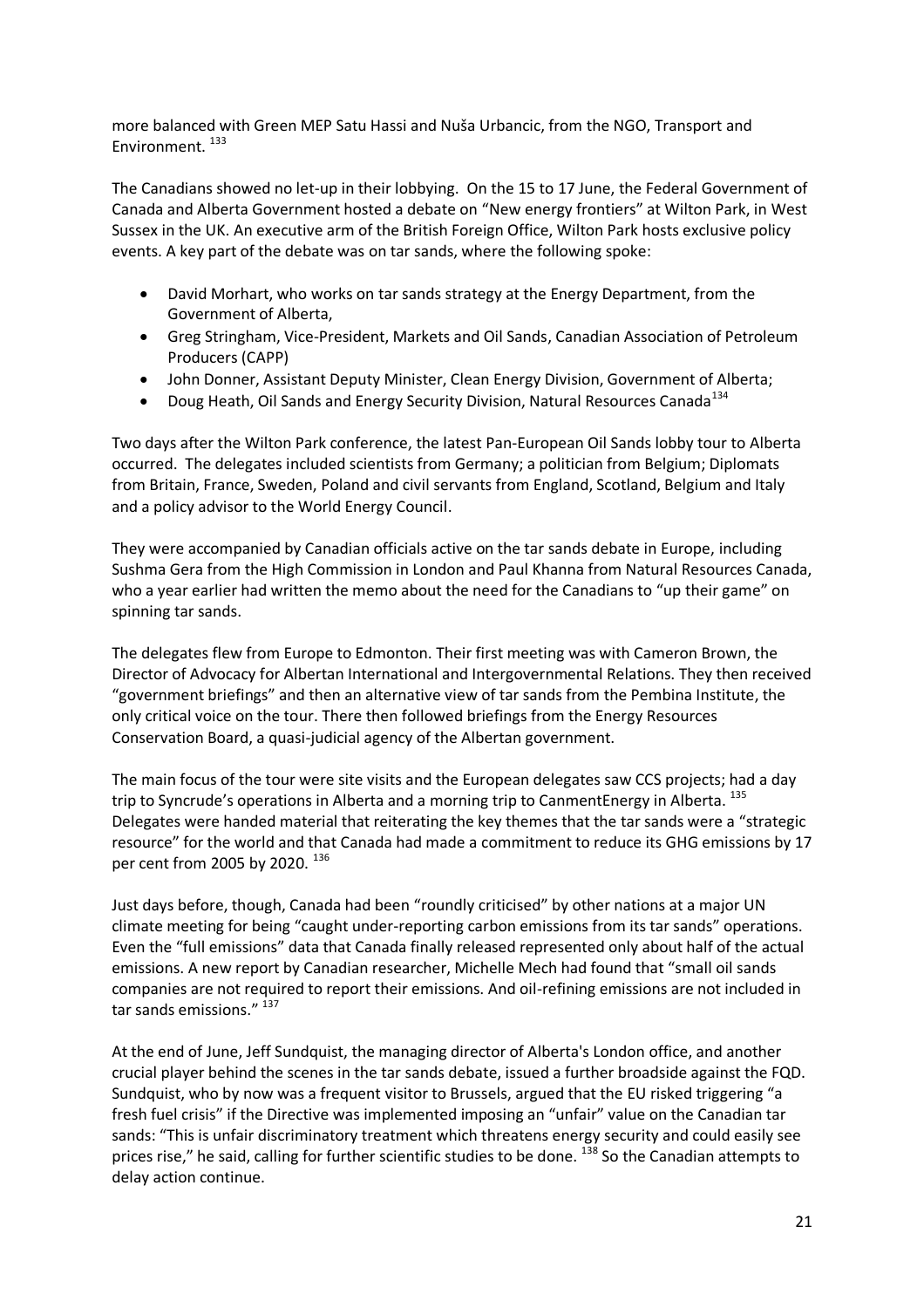#### **Conclusions**

Over the last two years, the government of Canada has undertaken an unprecedented lobby effort to derail one of the EU's flagship climate policies: the Fuel Quality Directive. At the core of Canada's action is fear that this policy could set a global standard and restrict its export of oil coming from tar sands. To achieve its goal, the Canadian government works hand in hand with the oil industry. In Europe, it also uses help from Europia (European Petroleum Industry Association)<sup>[139](#page-27-131)</sup> and OGP (International Association of Oil & Gas producers)<sup>[140](#page-27-132)</sup> [-](#page-27-132) both are Brussels based oil industry EU affairs lobby arms.

The sheer size of this effort in the EU - more than 110 lobby actions were undertaken -, the tactics deployed and the continuous denunciation of scientific evidence provided by the Commission can result in undermining the credibility of the Canadian government among its European partners. This may already have happened as numerous EU officials have spoken out about the unacceptable manner of Canadian lobbying on tar sands and the FQD.

This report shows that EU officials and the public have been subject to a concerted and well-planned lobby campaign aimed at misleading and dividing European decision makers and delaying a final decision on emission values for oil from tar sands. It is time that Canada uses its energy and efforts to address the negative impacts of tar sands at home rather than undermining climate policies of the EU.

The EU should no longer be swayed by Canadian scaremongering over the FQD. Both the Canadian government and the Albertan governments continue to argue for more research and more time in order to try and delay the directive. But independent science is settled on this, and the key Commission study by Adam Brandt has now been peer-reviewed. There is now nothing to stop the Commission from acting boldly to protect the climate.

#### **Recommendations**

#### **1. Government of Canada**

The production of oil from tar sands results in 23% higher GHG emissions than from conventional oil. **The Canadian government must stop questioning independent scientific evidence that proves the assessment of these emissions and should stop promoting contradictory studies.**

In 2009 the Canadian government developed a secret Pan-European Oil Sands Advocacy Plan that resulted in over 110 lobby events aiming at undermining the EU FQD. **The Canadian government should stop its efforts to undermine the EU FQD and to derail EU climate policies.**

In Europe, while lobbying the FQD, the Canadians have promised to take measures to reduce CO2 from tar sands while at home the Canadian government has issued official statements that it will not introduce GHG legislation that cuts investment in tar sands. **The Canadian government must disclose the genuine GHG footprint of tar sands and stop making false promises. It should take serious measures to address the negative impacts of tar sands.**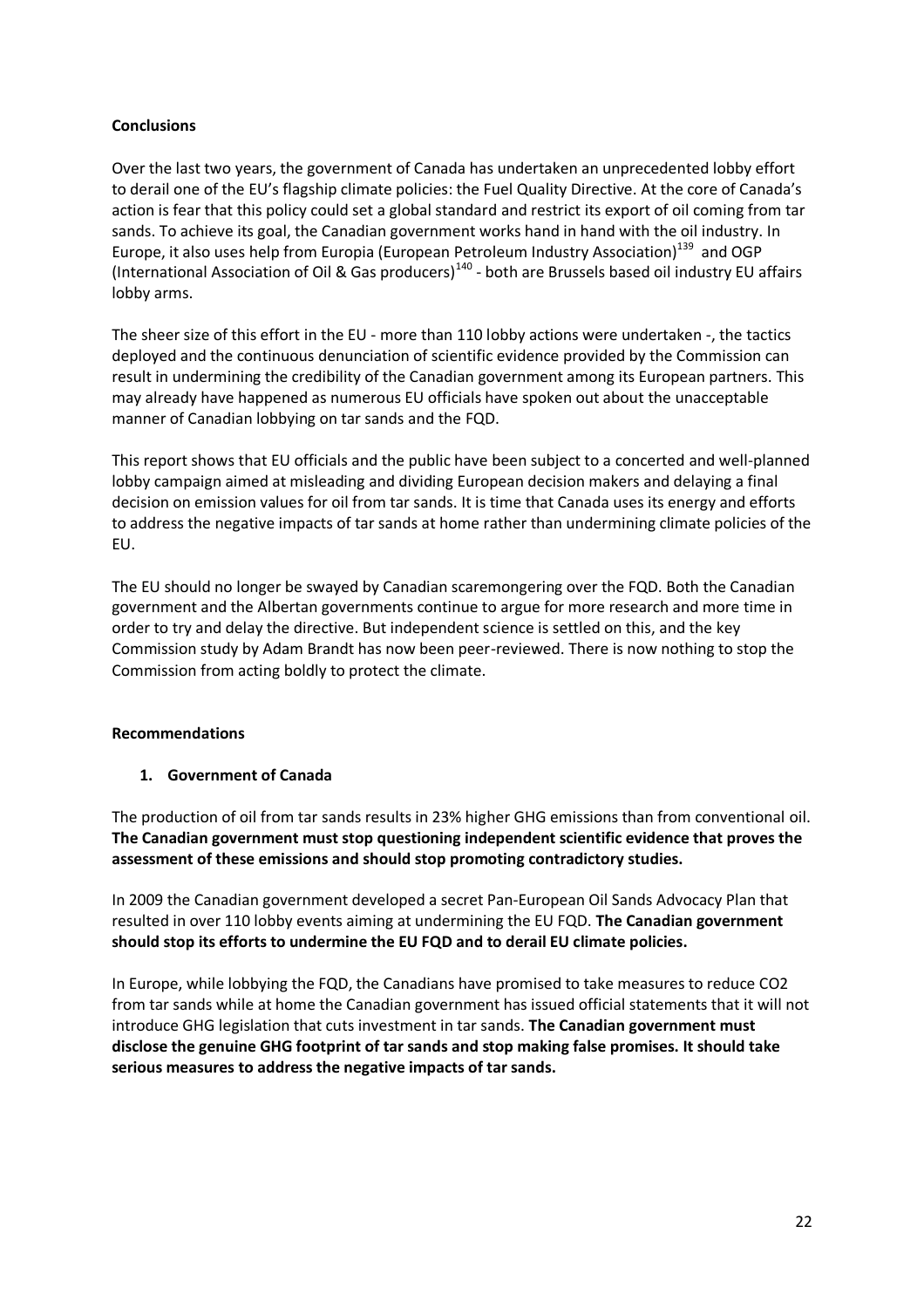#### **2. European Commission**

The Fuel Quality Directive is an important measure to reduce the greenhouse gas emission from transport fuels. **European decision makers should show leadership by ensuring that the Fuel Quality Directive takes into account the real carbon footprint of tar sands and not to give in to Canadian and oil industry pressure.**

The EU refused access to a large number of documents regarding communications between the Canadian government and European decision makers. Canada's interests should not override European citizens' rights to transparency. **The European Commission must be more transparent in its proceedings and disclose full information requested by EU citizens.**

#### **3. Fuel Quality Directive**

Transport fuels produced from 'unconventional' sources such as tar sands, have particularly high GHG emissions. If oil companies were to report the same GHG values for these, as for fuels produced from conventional sources, then there would be nothing to restrict their use in the EU. The GHG intensity of Europe's fuels would actually increase not decrease. This is why fuels produced from these 'unconventional' types of feedstock need to be assigned specific default values which companies are obliged to use in their reporting.

**Friends of the Earth Europe and other civil society organisations from Europe and North America advocate that the FQD must include a specific default value for tar sands as established in the recently published Commission studies.** Tar sands are unconventional fossil fuel feedstock, and fuels produced from them are more GHG intensive than those derived from conventional crude oil. Tar sands need specific GHG values to reflect their higher emissions – just like the other unconventional feedstocks, oil shale, coal to liquids and gas to liquids, for which specific default values are already included in the FQD.

The Directive should ensure that by end of 2012, it includes disaggregated default values for extraction and refining methods for all fossil fuels. Robust reporting requirements should be immediately introduced to provide the data to calculate these future default values, to take account of the wide differences in GHG emissions across different extraction and refining methods, for example enhanced oil recovery and offshore drilling. This will give companies an incentive to maximise their GHG emission savings across the supply chain.

Production of oil from tar sands is no longer limited to Canada with oil companies investing in development of tar sands around the world. <sup>[141](#page-27-133)</sup>Time is critical since unconventional oil resources are about to go global. New deposits of tar sands and other unconventional oil have been discovered or are already being exploited in countries such as Venezuela, Madagascar, Congo-Brazzaville, Russia, Jordan, Nigeria and Angola.

One new frontier for tar sands development is Africa, a region already highly vulnerable to the impacts of climate change. Apart from making a mockery of climate protection, tar sands production in Canada has resulted in serious damage to local communities and the environment, including destruction of the boreal forest and increased pollution that has impacted on the health and livelihoods of First Nations communities. In countries with weaker political and environmental governance frameworks, the consequences of its expansion are likely to be even more devastating.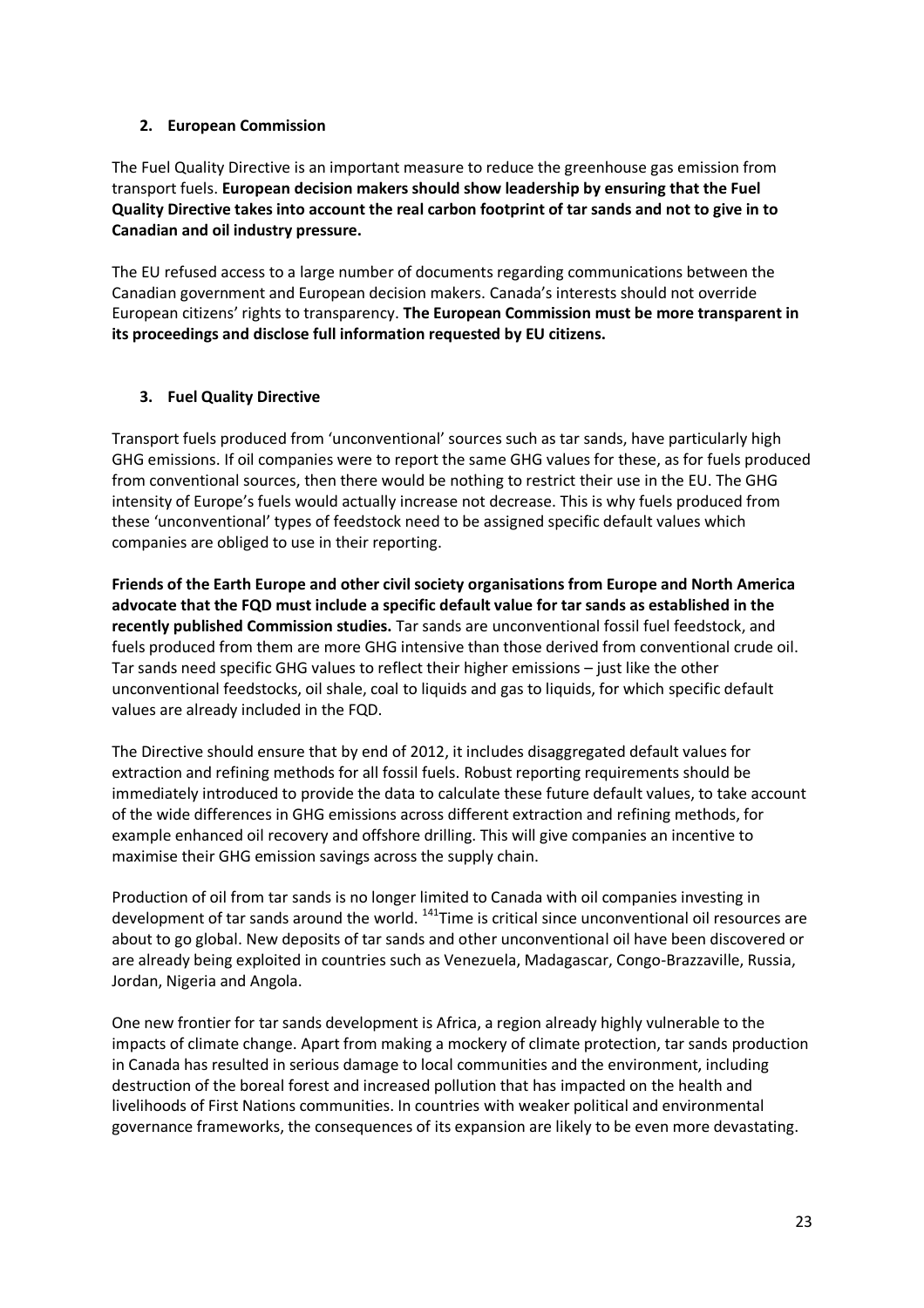#### **References**

 Dan Healing, "EU report warns of oil sands emissions; But Alberta says figures are out of date", *The Calgary Herald,* February 9, 2011, pE4

 Shawn Mccarthy, "Ottawa fights EU's dirty fuel label on oil sands", *Globe and Mail*, March 27, 2011

Ryder Thomas, *FOI Request Reference - 0162-11,* FCO, April 19, 2011

 Adam R. Brandt, *Upstream Greenhouse Gas (GHG) Emissions from Canadian Oil Sands as a Feedstock for European Refineries*, Department of Energy Resource Engineering, Stanford University, January 18, 2011

 http://europa.eu/rapid/pressReleasesAction.do?reference=MEMO/08/800

 http://ec.europa.eu/environment/air/transport/pdf/art7a.pdf

 http://ec.europa.eu/environment/air/transport/pdf/art7a.pdf

 Foreign Affairs and International Trade Canada, *Pan-European Oil Sands Team Action Plan*, May 16, 2010

<sup>9</sup> http://www.canadainternational.gc.ca/boston/bilat\_can/energy-energie.aspx?lang=eng

Jennifer Rankin, "A Very Sticky Situation", *European Voice*, May 27, 2010, p16

<sup>11</sup> http://thetyee.ca/News/2010/10/20/EuropeDecidesFate/

DECC, *Reply to Freedom of Information Request 0371-10*, June 21, 2010

 Lorne Stockman, *Tar Sands In Your Tank - Exposing Europe's Role in Canada's Dirty Oil Trade*, Greenpeace and Platform, May, 2010, p2

<sup>14</sup> Ryder Thomas, FOI Request, Reference 0162-11, April 19, 2011; quoting figures from Shell Canada

Jos Delbreke, *Reply Regarding GESTDEM 2011/2071*, July 1, 2011

http://www.canadainternational.gc.ca/eu-ue/assets/pdfs/speech\_jun-2009\_discours-eng.PPT

http://www.canadainternational.gc.ca/eu-ue/assets/pdfs/speech\_jun-2009\_discours-eng.PPT

Foreign Affairs and International Trade Canada, *Pan-European Oil Sands Team Action Plan*, May 16, 2010

Foreign Affairs and International Trade Canada, *Pan-European Oil Sands Team Action Plan*, May 16, 2010

Foreign Affairs and International Trade Canada, *Pan-European Oil Sands Team Action Plan*, May 16, 2010

Foreign Affairs and International Trade Canada, *Pan-European Oil Sands Team Action Plan*, May 16, 2010

 http://alberta.ca/blog/home.cfm/Albertas-Oil-Sands?&startRow=31; http://www.flickr.com/photos/governmentofalberta/5105678420/: *European Voice*, Advert, March 17, 2011, p7

<sup>23</sup> *European Voice*, "Advert by the Government of Alberta", March 17, 2011

Kevin Stringer, *Letter to Philip Owen*, Head of Unit, Environment Directorate, September 24, 2009

DG Environment, *Meeting Notes for Director General for meeting Ross Hornby*, January 29, 2010

Canada-Europe Parliamentary Association, *Report of the Canadian Parliamentary Delegation Respecting its*

*Participation at the 32nd European Parliament-Canada Inter-Parliamentary Meeting*, November 9-13, 2009;

 Philippe Meyer, *Request for Access to Documents: the Fuel Quality Directive point of the Joint Report of the EU – Canada Trade and Investment Sub-Committee Meeting, Dated 7 December 2009, Gestdem, No*

*2011/2283*, May 17, 2011

DECC, *Reply to Freedom of Information Request 0371-10*, June 21, 2010

DECC, *Reply to Freedom of Information Request 0371-10*, June 21, 2010

Ross Hornby, *Letter to Karl Falkenberg*, DG, DG Environment, January 25, 2010

DG Environment, *Meeting Notes for Director General for meeting Ross Hornby*, January 29, 2010

Philip Owen, *Reply Under Regulation 1049 / 2001, Gestdem*, No 2011/785, April 6, 2011

Mission Canada, *Documents Released Under the Provision of the Access to Information Act*, Undated

Mission Canada, *Documents Released Under the Provision of the Access to Information Act*, Undated

http://www.international.alberta.ca/documents/International/BelgiumUnitedKingdomMission-April2010.pdf

http://www.europarl.europa.eu/sides/getDoc.do?pubRef=-//EP//TEXT+WQ+E-2010-

011297+0+DOC+XML+V0//EN&language=ET

http://www.europarl.europa.eu/sides/getAllAnswers.do?reference=E-2010-011297&language=ET

Jeanette Patell, *Email to Satu Hassi*, March 03, 2010; http://www2.cera.com/Oil\_Sands\_Full\_Report.pdf

James Burkhead, Jackie Forrest, Samantha Gross, *CERA Report Oil Sands, Greenhouse Gases, and U.S. Oil*

*Supply: Getting the Numbers Right*, IHS CERA, September 7, 2010<br><sup>40</sup> http://www.ashiz.com/ashiz.com/ashiz.com/ashiz.com/ashiz.com/ashiz.com/ashiz.com/ashiz.com/ashiz.com/ashiz.com/<br><sup>40</sup> http://www.ashiz.com/ashiz.com/ashi

http://www.ihs.com/products/cera/energy-report.aspx?ID=1065929436

Jeff Marn, *Email to Andy Rowell*, April 13, 2011

www.transportenvironment.org/Publications/prep\_hand\_out/lid/628

Jeff Marn, *Email to Andy Rowell*, April 13, 2011

 Adam R. Brandt, *Upstream Greenhouse Gas (GHG) Emissions from Canadian Oil Sands as a Feedstock for European Refineries*, Department of Energy Resource Engineering, Stanford University, January 18, 2011 http://alberta.ca/home/NewsFrame.cfm?ReleaseID=/acn/200901/25083B77E47D1-E686-C673-

024BDC9130AB5E4F.html

http://premier.alberta.ca/documents/Energy\_Mandate\_Letter.pdf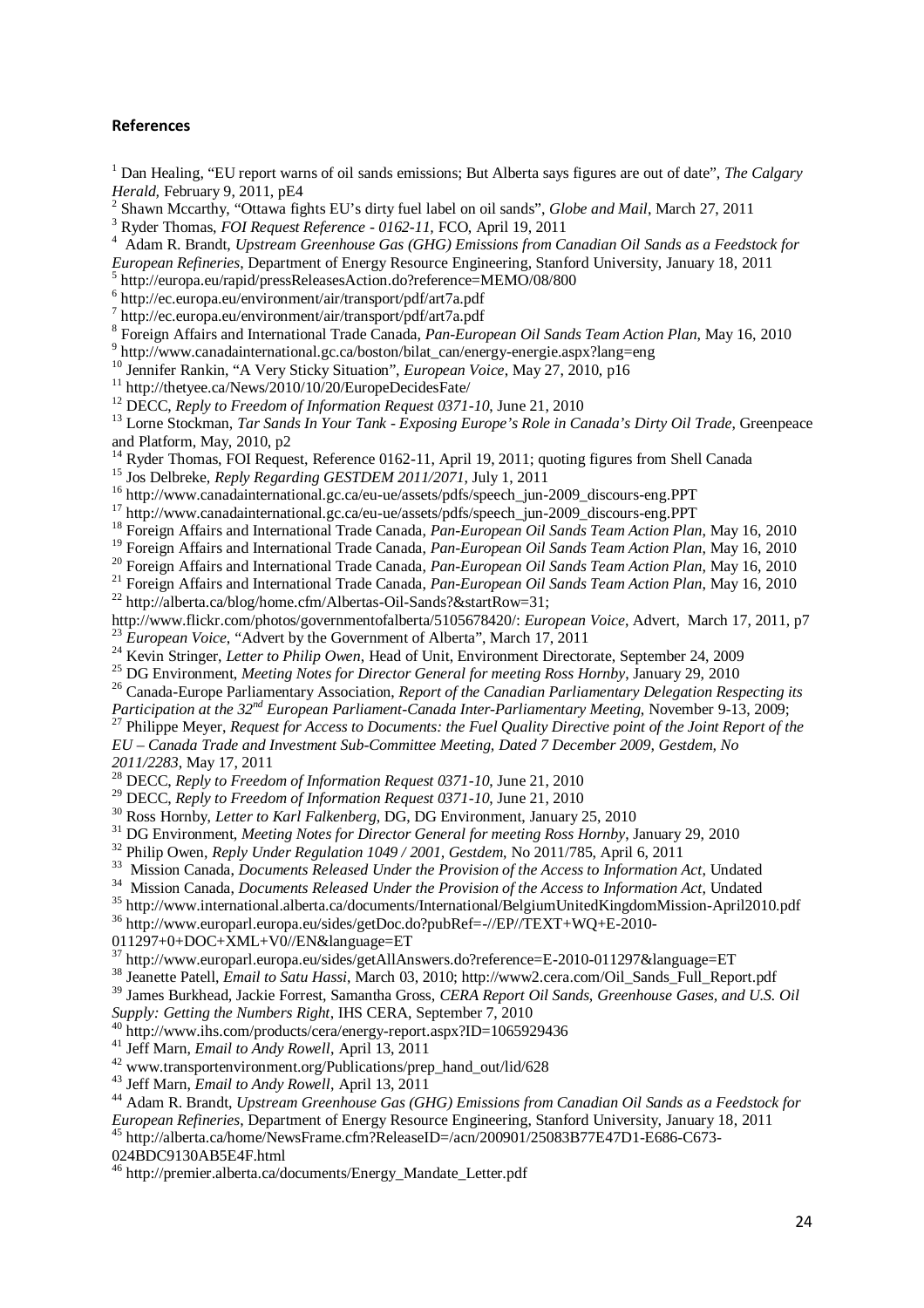Government of Alberta, *European Meetings on Responsible Development Key to Advancing Alberta's Competitiveness*, March 10, 2010

 Government of Alberta, *European Meetings on Responsible Development Key to Advancing Alberta's Competitiveness*, March 10, 2010

http://www.energy.alberta.ca/Travel/2010\_03EuropeMissionReport.pdf

 *Summaries of the Deputy Minister Meetings with Industry and the Alberta Government on Oil Sands Outreach and Communications*, March 16, 2010; Mike De Souza, "Governments, Big Oil unite to improve industry's environmental image," "Postmedia News", March 16, 2011

*Alberta Hansard*, "Oil Sands Image", March 17, 2010, p511

 Bob Weber, "European Union fuel guidelines may give OK to oilsands crude: documents", *The Canadian Press*, March 24, 2010

 Bob Weber, "European Union fuel guidelines may give OK to oilsands crude: documents", *The Canadian Press*, March 24, 2010

 Bob Weber, "European Union fuel guidelines may give OK to oilsands crude: documents", *The Canadian Press*, March 24, 2010

http://www.europarl.europa.eu/sides/getDoc.do?pubRef=-//EP//TEXT+WQ+P-2010-

2778+0+DOC+XML+V0//EN

http://www.europarl.europa.eu/sides/getAllAnswers.do?reference=P-2010-2778&language=EN

Foreign Affairs and International Trade Canada, *Pan-European Oil Sands Team Action Plan*, May 16, 2010

Foreign Affairs and International Trade Canada, *Pan-European Oil Sands Team Action Plan*, May 16, 2010

http://www.oilandgasuk.co.uk/aboutus/members.cfm

 $\frac{60}{100}$  Matt Osborne, Response to Freedom of Information Request Ref: 0476-11, June 6, 2011

http://www.international.alberta.ca/documents/International/BelgiumUnitedKingdomMission-April2010.pdf

<sup>62</sup> Notes for Meeting with Iris Evans, Alberta Minister of Intergovernmental and International Relations, April

26, 2010; Philip Owen, *Reply Under Regulation 1049 / 2001, Gestdem*, No 2011/785, April 6, 2011

 European Parliament, *Delegation for Relations with Canada, Minutes of the Meeting of 27 April 2010* Jean-Luc Demarty, *Gestdem Number 2011/798*, April 4, 2011

*EU Canada Trade and Investment Sub-Committee Meeting*, April 27, 2010

 DG Climate, *Canada's Concern over Oil Sands and the Fuel Quality Directive*, Meeting With Stephen Harper, May 5, 2010

Foreign Affairs and International Trade Canada, *Pan-European Oil Sands Team Action Plan*, May 16, 2010

<sup>68</sup> Mission Canada, Documents Released Under the Provision of the Access to Information Act

 European Parliament, *Visit of the Bureau of the Delegation for Relations with Canada, Ottawa, Halifax and Charlottetown*, May 10-14, 2010; p3

 http://alberta.ca/home/NewsFrame.cfm?ReleaseID=/acn/201005/283408D118B1A-A013-0B9F-49F9CA69CB9F703D.html

http://alberta.ca/blog/home.cfm/Albertas-Oil-Sands?&startRow=46

http://alberta.ca/blog/home.cfm/Albertas-Oil-Sands?&startRow=46

http://alberta.ca/acn/201005/283408D118B1A-A013-0B9F-49F9CA69CB9F703D.html

http://www.bellona.org/articles/articles\_2010/tar\_sands\_EU

 http://www.climnet.org/component/content/article/292-home/220-shell-takes-its-tar-sands-spectacle-on-theroad

http://www.cccbl.org/past\_events.html

Jennifer Rankin, "A very sticky situation", *European Voice*, May 27, 2010;

http://business.timesonline.co.uk/tol/business/industry\_sectors/natural\_resources/article7129194.ece

Foreign Affairs and International Trade Canada, *Pan-European Oil Sands Team Action Plan*, May 16, 2010

Foreign Affairs and International Trade Canada, *Pan-European Oil Sands Team Action Plan*, May 16, 2010

; http://www.intsok.no/docroot//uploads/doc/Events/CAnada-Oil%20Sands%20Conference.pdf

<sup>81</sup> Foreign Affairs and International Trade Canada, Pan-European Oil Sands Team Action Plan, May 16, 2010 DFAIT, *Access to Information Request A-2010-01780*, May 16, 2011

http://www.canadainternational.gc.ca/eu-ue/offices-bureaux/2010\_09\_30\_speech\_Ottawa\_discours.aspx

http://www.canadainternational.gc.ca/eu-ue/offices-bureaux/2010\_11\_10\_speech\_Clingendael\_discours.aspx

85 Foreign Affairs and International Trade Canada, *Pan-European Oil Sands Team Action Plan*, May 16, 2010

 Delegation for Relations with Canada, *Alberta Province and Ottawa, Draft Programme*, October 31 – November 5, 2010

87 http://premier.alberta.ca/media/MP3/2010\_11\_03.MP3

 Keith Gerein, "EU politicians got skewed view of Alberta oilsands: First Nations leaders", *Edmonton Journal*, November 6, 2010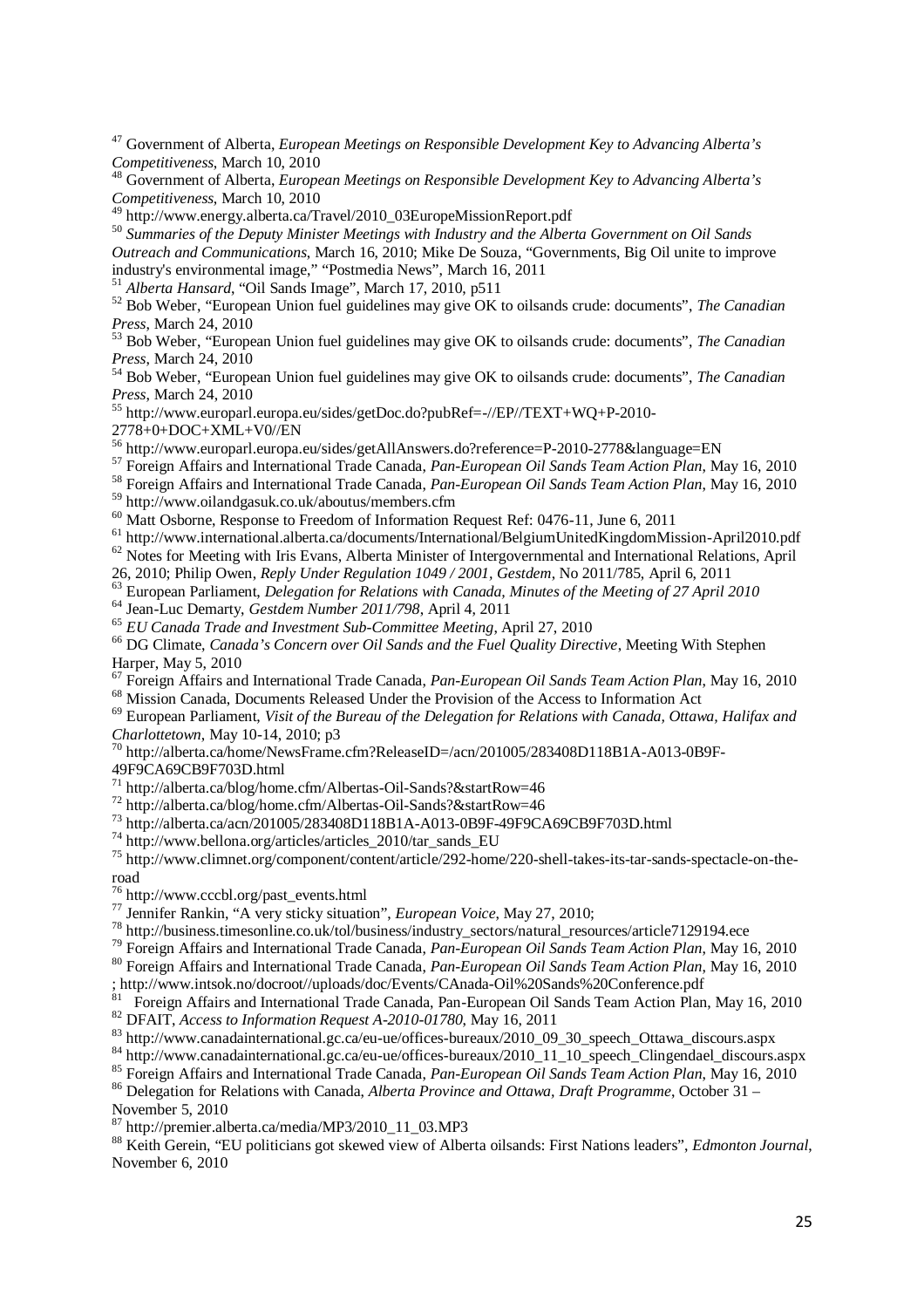<sup>89</sup> Keith Gerein, "EU politicians got skewed view of Alberta oilsands: First Nations leaders", *Edmonton Journal*, November 6, 2010

<sup>90</sup> Philip Bradbourn, *Letter to Iris Evans*, Undated

<sup>91</sup> http://www.torymeps.com/assets/files/Newsletters/02.03.11%20MEP%20Matters%20Spring%202011.pdf

<sup>92</sup> Montserrat Gago De La Mata, *Email to Andy Rowell*, April 26, 2011

93 http://www.parl.gc.ca/content/hoc/Committee/403/CIIT/Reports/RP4928552/ciitrp05/ciitrp05-e.pdf

<sup>94</sup> Foreign Affairs and International Trade Canada, *Pan-European Oil Sands Team Action Plan*, May 16, 2010

<sup>95</sup> Cesare Onestini, *Request for Access to Documents Regarding the Fuel Quality Directive or Oil / Tar Sands from Canada*, Gestdem, No 2011/002, May 31, 2011

<sup>96</sup> Foreign Affairs and International Trade Canada, Pan-European Oil Sands Team Action Plan, May 16, 2010 97 http://www.climatenetwork.org/fossil-of-the-day

<sup>98</sup> Shawn McCarthy, "Oil Sands Emissions Rules Stalled Despite Vows to EU", *Globe and Mail*, March 21, 2011

<sup>99</sup> Ryder Thomas, *FOI Request Reference - 0162-11,* FCO, April 19, 2011: Annex 2 of 0162-11

<sup>100</sup> DFAIT, *Access to Information Request A-2010-01780*, May 16, 2011

<sup>101</sup> Foreign Affairs and International Trade Canada, *Pan-European Oil Sands Team Action Plan*, May 16, 2010

<sup>102</sup> Hanover, *Email to Will Cavendish*, January 13, 2011

<sup>103</sup> http://www.hanovercomms.com/about-us/our-people/charles-lewington/

<sup>104</sup> Ryder Thomas, *FOI Request Reference - 0162-11,* FCO, April 19, 2011

<sup>105</sup> Ryder Thomas, *FOI Request Reference - 0162-11*, FCO, April 19, 2011: Subject – Minister of Energy for Alberta, Ron Liepert, January 31, 2011;

<sup>106</sup> Ryder Thomas, *FOI Request Reference - 0162-11,* FCO, April 19, 201: Canadian Oil Sands: UK Position Paper, Annex 3

<sup>107</sup> European Parliament, *Minutes of the Meeting of the Delegation for Canada*, February 3, 2011

108 http://www.gov.ab.ca/acn/201101/29818C3959971-9862-982B-67D0E6D0B5B47B40.html

<sup>109</sup> https://circabc.europa.eu/w/browse/9e51b066-9394-4821-a1e2-ff611ab22a2d

http://www.transportenvironment.org/News/2011/2/European-Commission-buries-new-data-on-tar-sandimpacts/

<sup>110</sup> http://www.europarl.europa.eu/sides/getDoc.do?language=RO&reference=E-2011-

001301&secondRef=0&type=WQ

<sup>111</sup> http://www.europarl.europa.eu/sides/getAllAnswers.do?reference=E-2011-001301&language=RO

<sup>112</sup> Dan Healing, "EU report warns of oilsands emissions; But Alberta says figures are out of date",

*Calgary Herald*, February 9, 2011, pE4

http://www.ihs.com/products/cera/energy-report.aspx?ID=1065929436

<sup>114</sup> Cesare Onestini, *Request for Access to Documents Regarding the Fuel Quality Directive or Oil / Tar Sands from Canada*, Gestdem, No 2011/002, May 31, 2011

<sup>115</sup> Jeanette Patell, Meeting request - Mission of Canada, Email to Terhi Lehtonen, February 18, 2011

<sup>116</sup> Canada's Position on the Implementation of Article 7a of the Fuel Quality Directive (FQD), Background briefing paper

<sup>117</sup> Harald Schnieder, *GHG Calculation Methodology for Fossil Fuels in the FQD*, Europia, April 6, 2011

<sup>118</sup> Jennifer Rankin, "Row over green status of oil from tar sands", *European Voice*, March 2, 2011

<sup>119</sup> Jennifer Rankin, "Row over green status of oil from tar sands", *European Voice*, March 2, 2011

<sup>120</sup> http://www.reuters.com/article/2011/02/21/us-eu-canada-trade-idUSTRE71K2FL20110221

<sup>121</sup> Allan Dowd, "Canada says EU oil spat not linked to trade talks", *Reuters*, February 23, 2011

<sup>122</sup> Pete Harrison, "Exclusive: Canada warns EU of trade conflict over oil sands", *Reuters*, April 4, 2011

<sup>123</sup> Delegation for Relations With Canada, *Minutes of the Meeting of 22 March 2011*

<sup>124</sup> Cesare Onestini, *Request for Access to Documents Regarding the Fuel Quality Directive or Oil / Tar Sands from Canada*, Gestdem, No 2011/002, May 31 2011

<sup>125</sup> Shawn Mccarthy, "Ottawa fights EU's dirty fuel label on oil sands", *Globe and Mail*, March 27, 2011

<sup>126</sup> http://www.europarl.europa.eu/sides/getDoc.do?type=CRE&reference=20110323&secondRef=ITEM-021&language=EN

<sup>127</sup> Workshop on Comparing Approaches to Life Cycle Analysis of Crude Oil, Organised by the Centre for European Policy Studies, March 21, 2011

<sup>128</sup> Participant to CEPS Event, *Private Communication*, 2011

<sup>129</sup> Constant Brand, "MEPs challenge Commission over green status of tar sands", *European Voice*, April 7,

2011; http://www.europarl.europa.eu/sides/getDoc.do?pubRef=-//EP//NONSGML+COMPARL+PE-462.907+01+DOC+PDF+V0//EN&language=EN

<sup>130</sup> http://canadians.org/trade/documents/CETA/letter-lobbying-CETA-tarsands.pdf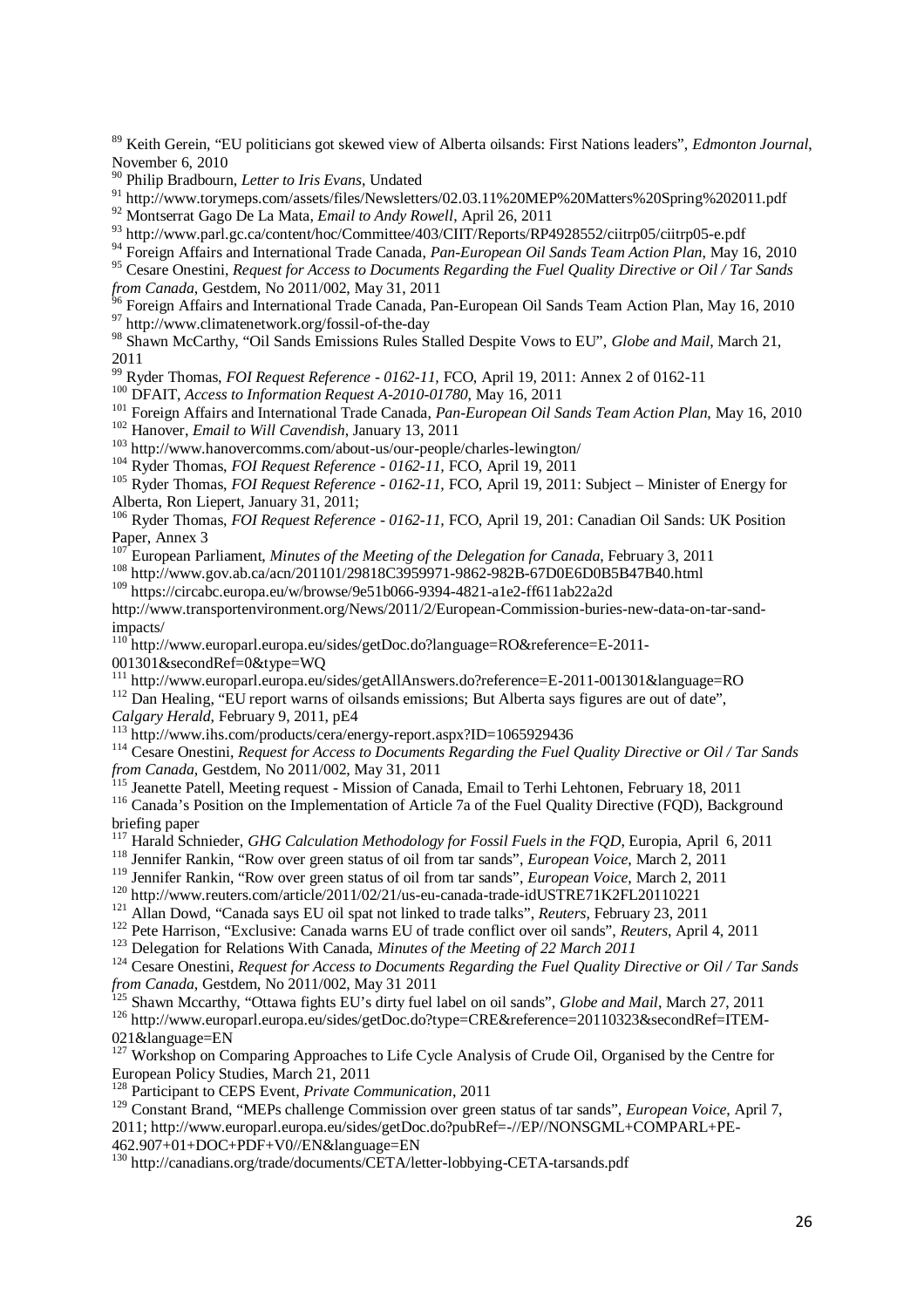<sup>131</sup> International Association of Oil and Gas Producers, Invitation to an Experts Workshop, *Implementing the Fuel Quality Directive*, May 4, 2011

<sup>132</sup> https://circabc.europa.eu/d/d/workspace/SpacesStore/06a92b8d-08ca-43a6-bd22-

9fb61317826f/Brandt\_Oil\_Sands\_Post\_Peer\_Review\_Final.pdf

<sup>133</sup> http://www.commentvisions.com/2011/06/01/upcoming-live-debates/oil-sands-where-next-for-eu-energypolicy/

<sup>134</sup> http://www.wiltonpark.org.uk/resources/en/pdf/programmes/2011/wp1111-programme

<sup>135</sup> Government of Alberta*, Pan-European Oil Sands and Energy Study Visit*, June 19-22, 2011

<sup>136</sup> Government of Canada, Oil Sands - A Strategic Resource for Canada, North America and the Global Market, Undated.

<sup>137</sup> Stephen Leahy, "Canada Spurns Kyoto in Favour of Tar Sands", *IPS*, June 13, 2011;

<sup>138</sup> Tracey Boles, "Brussels rule 'to trigger oil crisis'", *Scottish Express*, June 26, 2011, p2

<sup>139</sup> European Petroleum Industry Association. http://www.europia.com/Content/Default.asp

<sup>140</sup> International Association of Oil & Gas producers. http://www.ogp.org.uk/

<sup>141</sup> FoE Europe, *Tar sands - Fuelling the climate crisis, undermining EU energy security and damaging development objectives*, 2010. http://www.foeeurope.org/corporates/pdf/Tar\_Sand\_Final\_May10.pdf